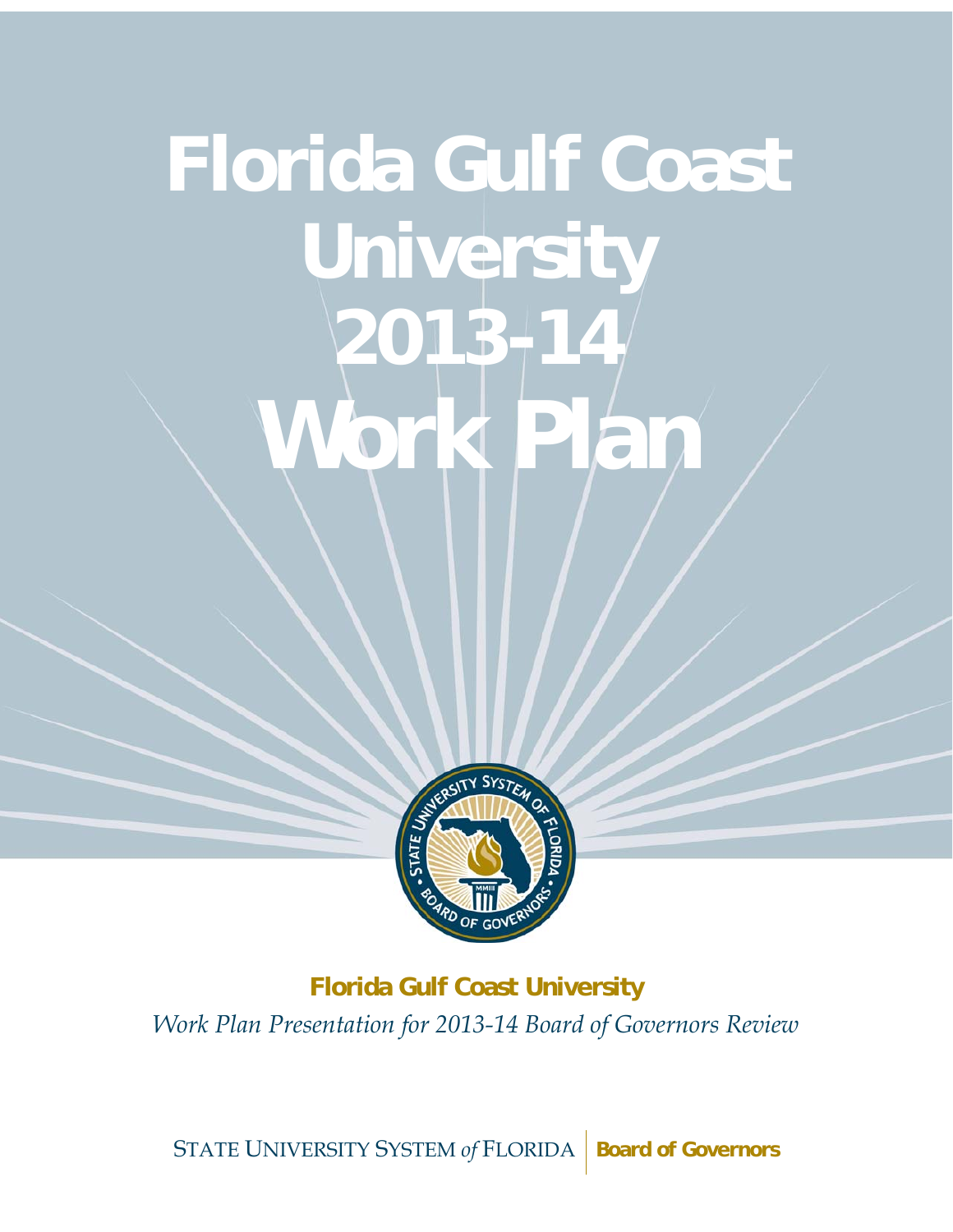

## **INTRODUCTION**

*The State University System of Florida has developed three tools that aid in guiding the System's future.* 

- *1) The Board of Governors' new Strategic Plan 2012-2025 is driven by goals and associated metrics that stake out where the System is headed;*
- *2) The Board's Annual Accountability Report provides yearly tracking for how the System is progressing toward its goals;*
- *3) Institutional Work Plans connect the two and create an opportunity for greater dialogue relative to how each institution contributes to the System's overall vision.*

*These three documents assist the Board with strategic planning and with setting short-, mid- and long-term goals. They also enhance the System's commitment to accountability and driving improvements in three primary areas of focus: 1) academic quality, 2) operational efficiency, and 3) return on investment.* 

*The Board will use these documents to help advocate for all System institutions and foster even greater coordination with the institutions and their Boards of Trustees.* 

*Once a Work Plan is approved by each institution's respective Boards of Trustees, the Board of Governors will review and consider the plan for potential acceptance of 2013-14 components. Longer-term components will inform future agendas of the Board's Strategic Planning Committee. The Board's acceptance of a work plan does not constitute approval of any particular component, nor does it supersede any necessary approval processes that may be required for each component.*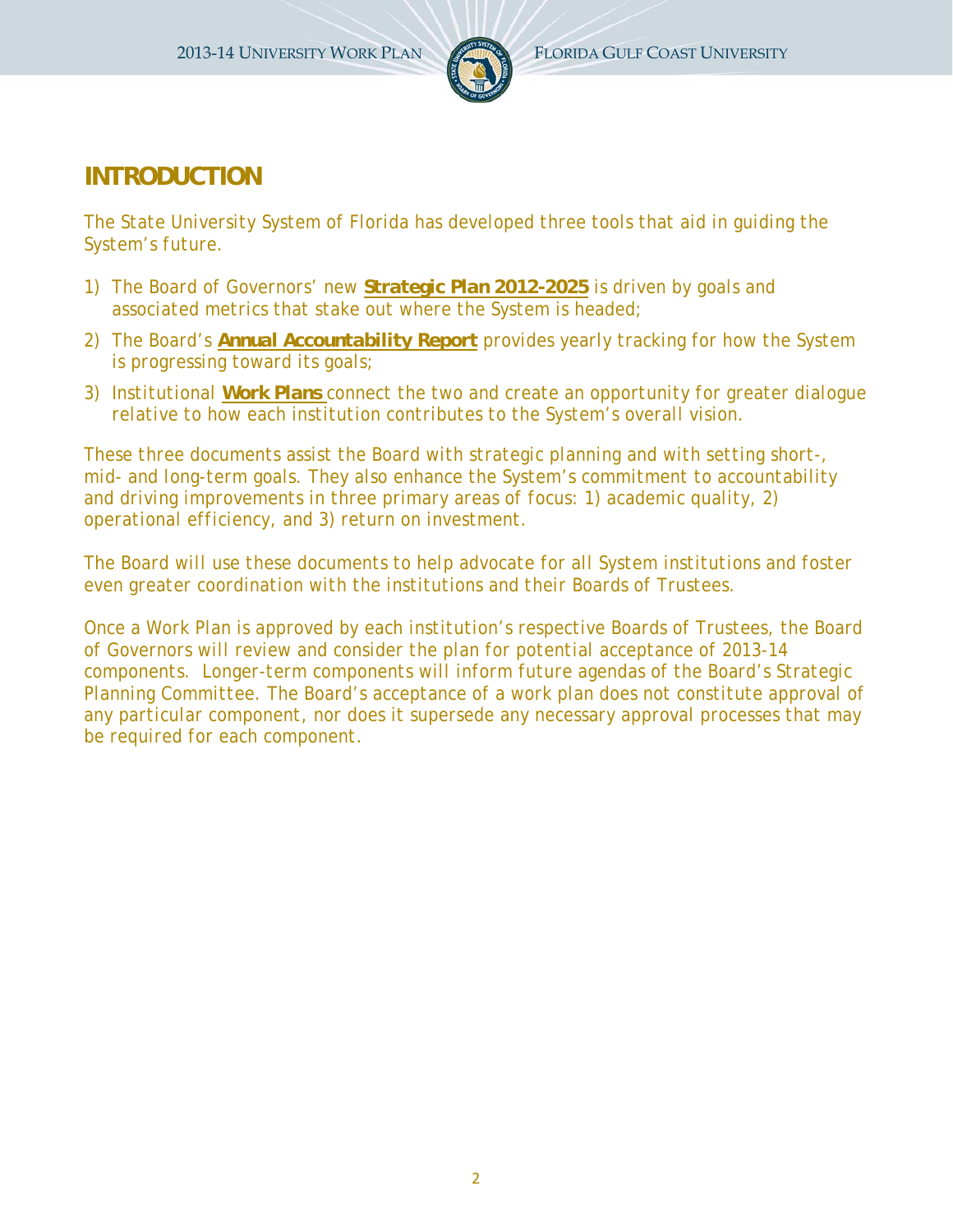

## **TABLE OF CONTENTS**

#### **1. STRATEGY**

- a. Mission Statement
- b. Vision Statement
- c. Statement of Strategy
- d. Strengths and Opportunities
- e. Key Initiatives & Investments

#### **2. KEY PERFORMANCE INDICATORS**

- a. Goals Common to All Universities
- b. Goals Specific to Research Universities
- c. Institution Specific Goals

#### **3. OPERATIONS**

- a. Fiscal Information *(includes Tuition Differential Fee Request)*
- b. Enrollment Planning
- c. Academic Program Coordination
- **4. DEFINITIONS**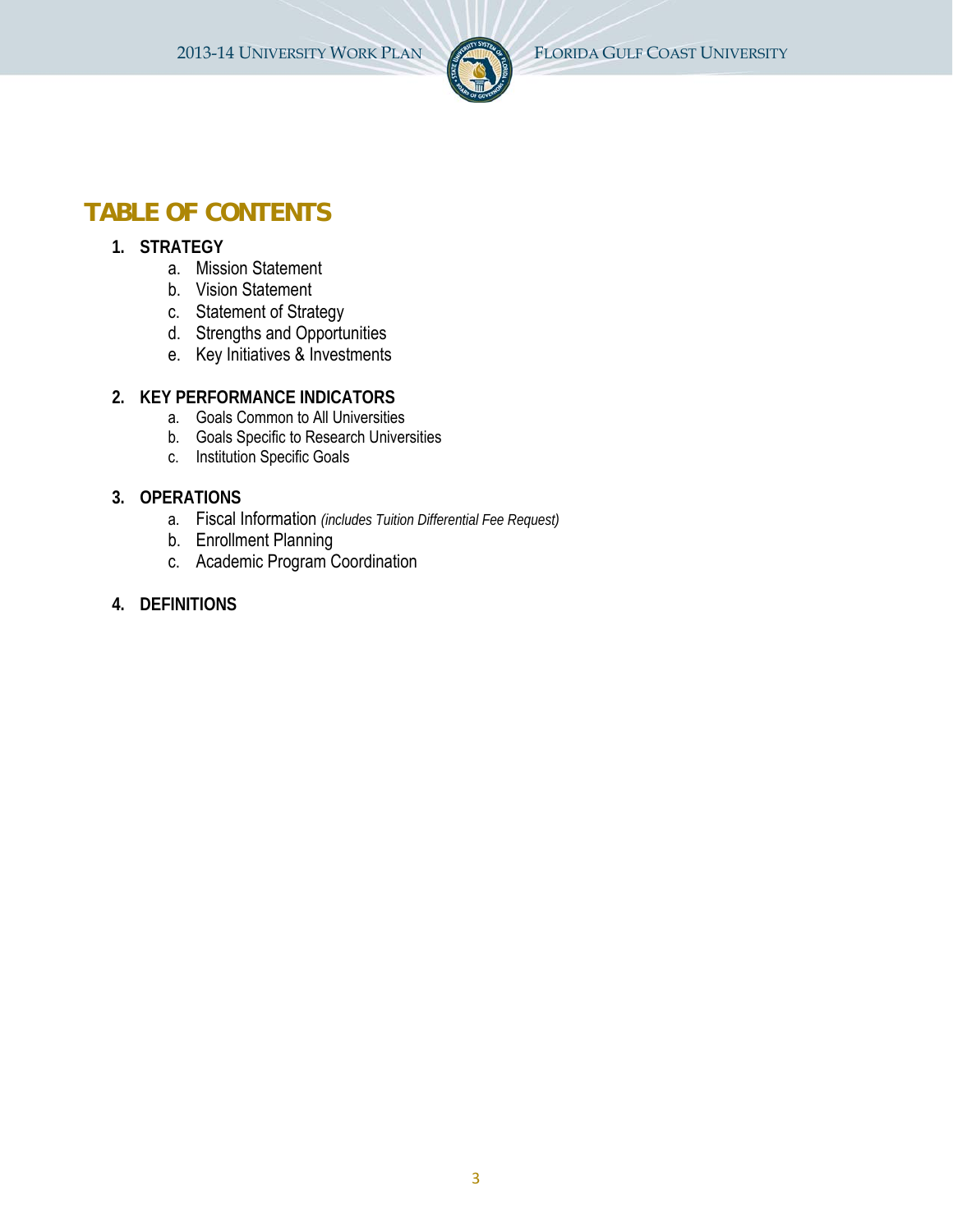

## **MISSION STATEMENT (What is your purpose?)**

Established on the verge of the 21st century, Florida Gulf Coast University infuses the strengths of the traditional public university with innovation and learning-centered spirit, its chief aim being to fulfill the academic, cultural, social, and career expectations of its constituents. Outstanding faculty upholds challenging academic standards and balance research, scholarly activities, and service expectations with their central responsibilities of teaching and mentoring. Working together, faculty and staff of the University transform students' lives and the southwest Florida region. Florida Gulf Coast University continuously pursues academic excellence, practices and promotes environmental sustainability, embraces diversity, nurtures community partnerships, values public service, encourages civic responsibility, cultivates habits of lifelong learning, and keeps the advancement of knowledge and pursuit of truth as noble ideals at the heart of the university's purpose.

## **VISION STATEMENT (What do you aspire to?)**

Florida Gulf Coast University will achieve national prominence in undergraduate education with expanding recognition for graduate programs.

## **STATEMENT OF STRATEGY (How will you get there?)**

#### *Given your mission, vision, strengths and available resources, provide a brief description of your market and your strategy for addressing and leading it.*

FGCU is a public comprehensive regional university principally serving the five-county area of Southwest Florida comprising Charlotte, Collier, Glades, Hendry, and Lee. The university's appeal also extends to other counties in South Florida and mainly attracts traditional age undergraduates who increasingly are seeking a residential experience at an institution noted for its environmental commitment and community engagement/service. FGCU offers these students the opportunity to acquire a sound foundation in the liberal arts and sciences complemented by a focused education in a number of professional fields and Science, Technology, Engineering and Mathematics (STEM) disciplines. The success of this approach is reflected in the number of students who choose majors in these disciplines and in their postgraduation employment.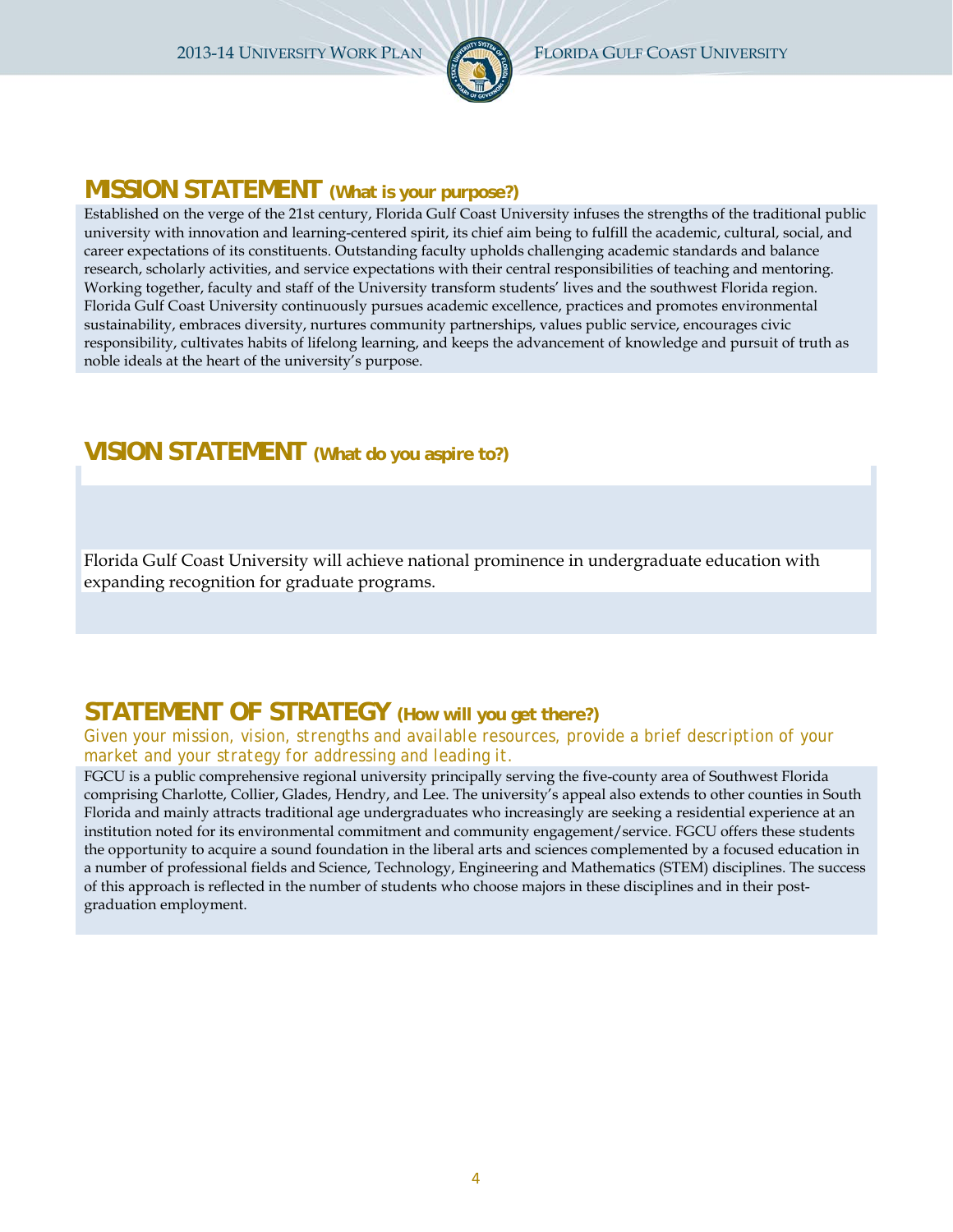

## **STRENGTHS AND OPPORTUNITIES** *(within 3 years)*

#### *What are your core capabilities, opportunities and challenges for improvement?*

The principal strengths of FGCU include: the success of its graduates; its focus on teaching; commitment to sustainable growth; emphasis on efficiency; engagement with its community; the quality of its facilities; location in the heart of Southwest Florida; potential to grow; state of the art technology; the quality of its academic support resources; and regional economic impact. Our biggest challenges come from the historic underfunding of the university compared to our State University System (SUS) peers and the loss of Public Education Capital Outlay (PECO) funding. Despite the significant challenges encountered, FGCU has been able to make considerable progress and has positioned itself for further growth but at a rate consistent with the resources available. It is now among the most efficient universities in the system.

## **KEY INITIATIVES & INVESTMENTS** *(within 3 years)*

*Describe your top three key initiatives for the next three years that will drive improvement in Academic Quality, Operational Efficiency, and Return on Investment.*

1 **Academic Quality** - academic excellence will continue as a principal institutional goal. Assessment and continuous improvement will be tools in the vanguard of FGCU's further evolution into a fully comprehensive university. Regional accreditation, state licensure/national certification, and Board of Governors (BOG) planning and accountability requirements will ensure the integrity of our academic enterprise. Specialized accreditation will be sought, earned, and maintained for all appropriate disciplines.

2 **Return on Investment -** means FGCU dramatically will increase its degree production across the board including STEM areas to provide the educated workforce that drives economic development. Graduation rates will continue their overall positive trend, and FGCU will continue to demonstrate high levels of post-graduation employment and success that will support the projected growth of the region: in health care; education; management, finance, and real estate; information technology; the resort and hospitality industry; the life sciences; the environmental sciences and engineering; and the professions.

3 **Operational Efficiency -** FGCU will continue to exhibit among the lowest costs per student credit hour in the SUS. The university also will continue to employ technology to ensure conservation of energy, the generation of clean energy, and the preservation of its environment. FGCU will continue to exhibit among the lowest energy costs per square foot in the SUS. All future facilities where possible will be constructed to Leadership in Energy and Environmental Design (LEED) standards. Classroom and laboratory utilization rates will remain among the highest within the SUS. The campus will remain a clean and secure environment conducive to student success.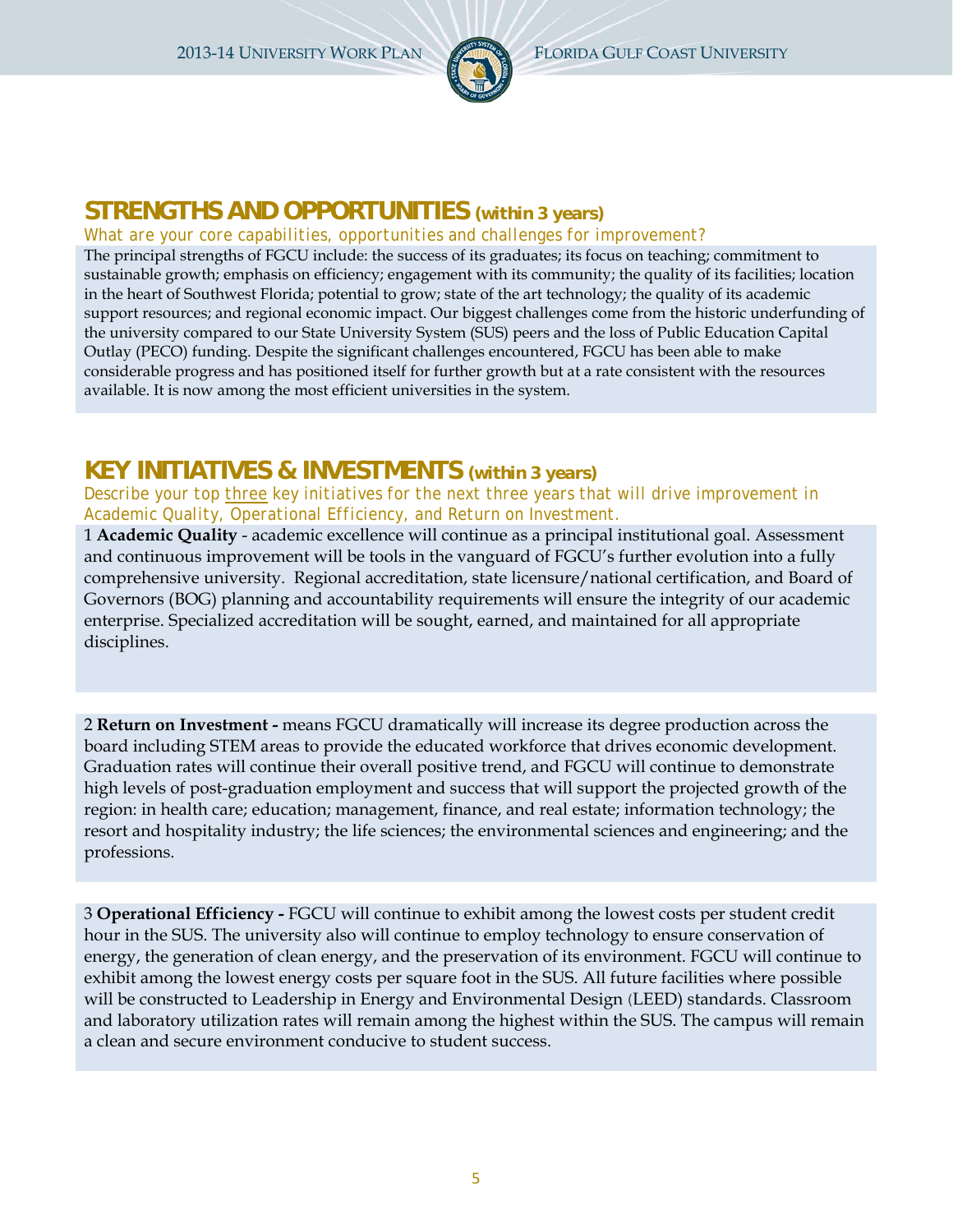

## **KEY PERFORMANCE INDICATORS**

The Board of Governors has selected the following Key Performance Indicators from its 2012-2025 System Strategic Plan and from accountability metrics identified by the Florida Legislature. The Key Performance Indicators emphasize three primary areas of focus: **Academic Quality, Operational Efficiency, and Return on Investment**. The indicators address common goals across all universities while also providing flexibility to address institution-specific goals from a list of metrics in the 2012-2025 System Strategic Plan.

The Goals Specific to Research Universities apply only to those universities classified by the Carnegie Foundation for the Advancement of Teaching as being a 'Research University'1, which includes Florida A&M University (by university request), Florida Atlantic University, Florida International University, Florida State University, University of Central Florida, University of Florida, and the University of South Florida.

<sup>1</sup> The Carnegie Foundation for the Advancement of Teaching has developed a well-respected system of categorizing postsecondary institutions that includes consideration of each doctorate-granting university's research activities – for more information see link.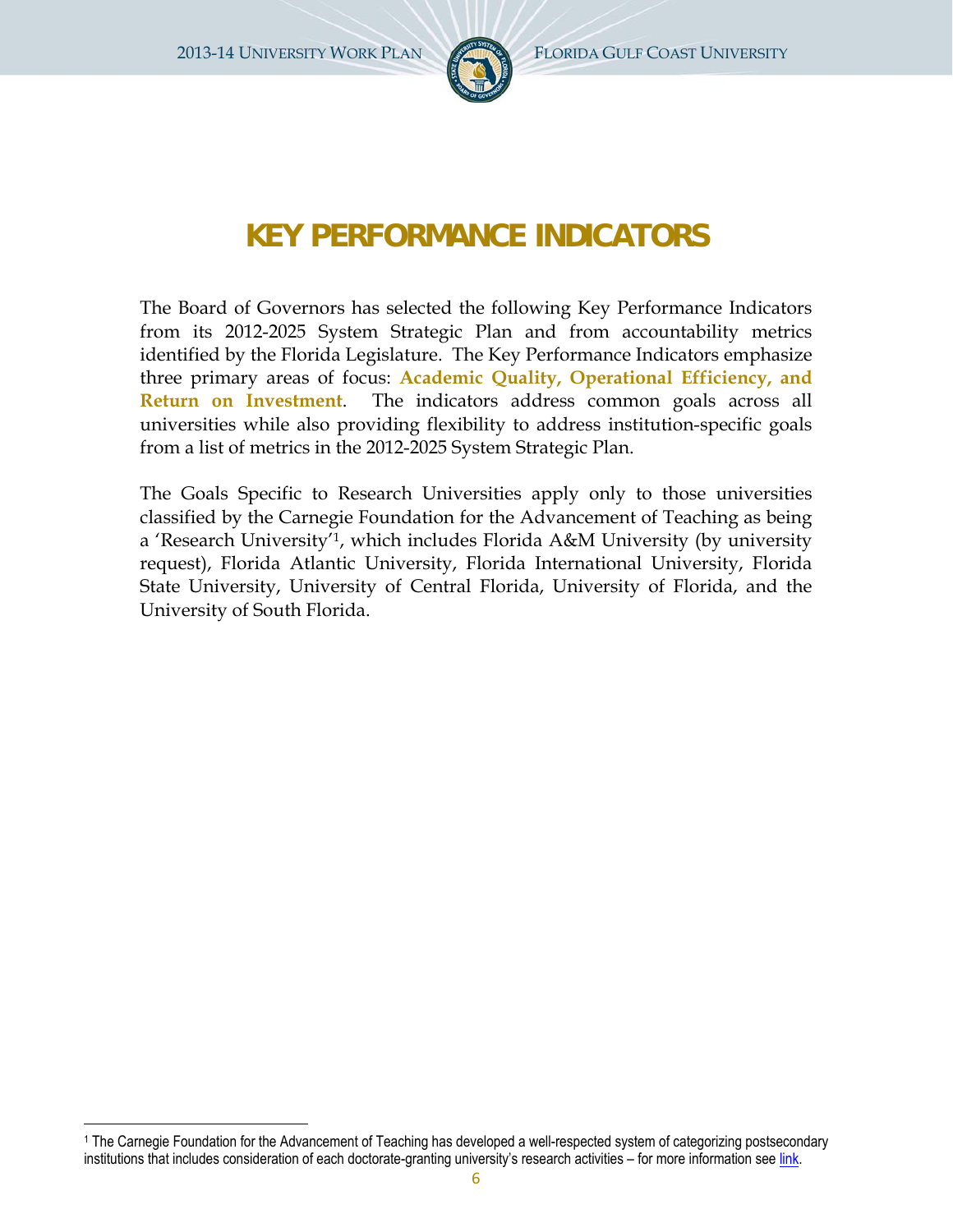

## **KEY PERFORMANCE INDICATORS**

## **Goals Common to All Universities**

|                                                                                                                                                                                                                                                                                                                                                | 5 YEAR<br><b>TREND</b><br>(2006-07 to<br>$2011 - 12$ | 2011-12<br><b>ACTUAL</b>     | 2012-13<br><b>ESTIMATES</b>                                               | 2013-14<br><b>GOALS</b> | 3 YEAR<br><b>GOALS</b><br>$(2015 - 16)$ |
|------------------------------------------------------------------------------------------------------------------------------------------------------------------------------------------------------------------------------------------------------------------------------------------------------------------------------------------------|------------------------------------------------------|------------------------------|---------------------------------------------------------------------------|-------------------------|-----------------------------------------|
| <b>Academic Quality</b>                                                                                                                                                                                                                                                                                                                        |                                                      |                              |                                                                           |                         |                                         |
| National Ranking for University and Programs                                                                                                                                                                                                                                                                                                   |                                                      |                              |                                                                           |                         |                                         |
| To achieve this FGCU will continue to focus on academic quality through the following: predominant use of full-time<br>faculty providing instruction; maintenance of state-of-the-art facilities; use of technology to provide effective academic<br>support; and the pursuit and maintenance of professional accreditation whenever possible. |                                                      |                              |                                                                           |                         |                                         |
| Avg. SAT Score (for 3 subtests)                                                                                                                                                                                                                                                                                                                | $0\% \Delta$ <sup>1</sup>                            | 1531                         | 1528                                                                      | 1531                    | 1535                                    |
| Avg. High School GPA                                                                                                                                                                                                                                                                                                                           | $0\%$ $\triangle$                                    | 3.4                          | 3.4                                                                       | 3.4                     | 3.5                                     |
| <b>Professional/Licensure Exam</b><br>First-time Pass Rates <sup>2</sup><br>Exams Above National/State Benchmark<br>Exams Below National/State Benchmark                                                                                                                                                                                       | n/a<br>n/a                                           | $\overline{\mathbf{c}}$<br>1 | 3<br>0                                                                    | 3<br>0                  | 3<br>0                                  |
| <b>Percent of Undergraduate Seniors</b><br>Participating in a Research Course                                                                                                                                                                                                                                                                  | n/a                                                  |                              | A system-wide definition will be determined<br>during the Summer of 2013. |                         |                                         |
| <b>SUBTOTAL OF IMPROVING METRICS</b>                                                                                                                                                                                                                                                                                                           | $\mathbf 0$                                          |                              | $\mathbf{1}$                                                              | $\mathbf{1}$            | 3                                       |
| <b>Operational Efficiency</b>                                                                                                                                                                                                                                                                                                                  |                                                      |                              |                                                                           |                         |                                         |
| <b>Freshman Retention Rate</b>                                                                                                                                                                                                                                                                                                                 | $-1\%$ $\triangle$                                   | 76%                          | 77%                                                                       | 78%                     | 78%                                     |
| <b>FTIC Graduation Rates</b>                                                                                                                                                                                                                                                                                                                   |                                                      |                              |                                                                           |                         |                                         |
| In 4 years (or less)                                                                                                                                                                                                                                                                                                                           | $+1\%$ $\triangle$                                   | 23%                          | 23%                                                                       | 24%                     | 24%                                     |
| In 6 years (or less)                                                                                                                                                                                                                                                                                                                           | $+10\%$ $\triangle$                                  | 44%                          | 44%                                                                       | 45%                     | 50%                                     |
| <b>AA Transfer Graduation Rates</b>                                                                                                                                                                                                                                                                                                            |                                                      |                              |                                                                           |                         |                                         |
| In 2 years (or less)                                                                                                                                                                                                                                                                                                                           | -9% $\Delta$<br>$-3\% \triangle$                     | 26%<br>63%                   | 30%<br>63%                                                                | 31%<br>64%              | 33%<br>65%                              |
| In 4 years (or less)                                                                                                                                                                                                                                                                                                                           |                                                      |                              |                                                                           |                         |                                         |
| Percent of Bachelor's Degrees<br><b>Without Excess Hours*</b>                                                                                                                                                                                                                                                                                  | $-2\% \triangle$                                     | 70%                          | 71%                                                                       | 72%                     | 73%                                     |
| Average Time to Degree (for FTIC)                                                                                                                                                                                                                                                                                                              | $-0.3\Delta$                                         | $4.5$ yrs                    | 4.4 yrs                                                                   | $4.4$ yrs               | $4.2$ yrs                               |
| <b>SUBTOTAL OF IMPROVING METRICS</b>                                                                                                                                                                                                                                                                                                           | $\overline{2}$                                       |                              | 4                                                                         | 6                       | 5                                       |
| <b>Return on Investment</b>                                                                                                                                                                                                                                                                                                                    |                                                      |                              |                                                                           |                         |                                         |
| <b>Bachelor's Degrees Awarded</b>                                                                                                                                                                                                                                                                                                              | $+72\%$ $\triangle$                                  | 1744                         | 1,850                                                                     | 2,050                   | 2,150                                   |
| Percent of Bachelor's Degrees in STEM                                                                                                                                                                                                                                                                                                          | $+11\%$ $\triangle$                                  | 16%                          | 16%                                                                       | 17%                     | 18%                                     |
| <b>Graduate Degrees Awarded</b>                                                                                                                                                                                                                                                                                                                | $+46\%$ $\triangle$                                  | 397                          | 397                                                                       | 420                     | 440                                     |
| Percent of Graduate Degrees in STEM                                                                                                                                                                                                                                                                                                            | $+3\% \Delta$                                        | 4%                           | 4%                                                                        | 5%                      | 5%                                      |
| <b>Percent of Baccalaureate Graduates</b><br><b>Employed in Florida</b>                                                                                                                                                                                                                                                                        | $-5\% \Delta^3$                                      | 69%3                         | 70%                                                                       | 71%                     | 72%                                     |
| <b>Percent of Baccalaureate Graduates</b>                                                                                                                                                                                                                                                                                                      | $-1\% \Delta^3$                                      | 20%3                         | 21%                                                                       | 22%                     | 23%                                     |
| Continuing their Education (in FL)                                                                                                                                                                                                                                                                                                             |                                                      |                              |                                                                           |                         |                                         |
| Annual Gifts Received (\$M)                                                                                                                                                                                                                                                                                                                    | -36% $\Delta$                                        | \$19.4 M                     | \$14.1 M                                                                  | \$15.0 M                | \$16.0 M                                |
| Endowment (\$M)                                                                                                                                                                                                                                                                                                                                | $+41\%$ $\triangle$                                  | \$55.6 M                     | \$60.4 M                                                                  | \$65.0 M                | \$71.0 M                                |
| SUBTOTAL OF IMPROVING METRICS                                                                                                                                                                                                                                                                                                                  | 5                                                    |                              | 4                                                                         | $\overline{7}$          | $\overline{\mathbf{z}}$                 |
| <b>TOTAL OF IMPROVING METRICS</b>                                                                                                                                                                                                                                                                                                              | $\overline{\mathbf{z}}$                              |                              | 9                                                                         | 14                      | 15                                      |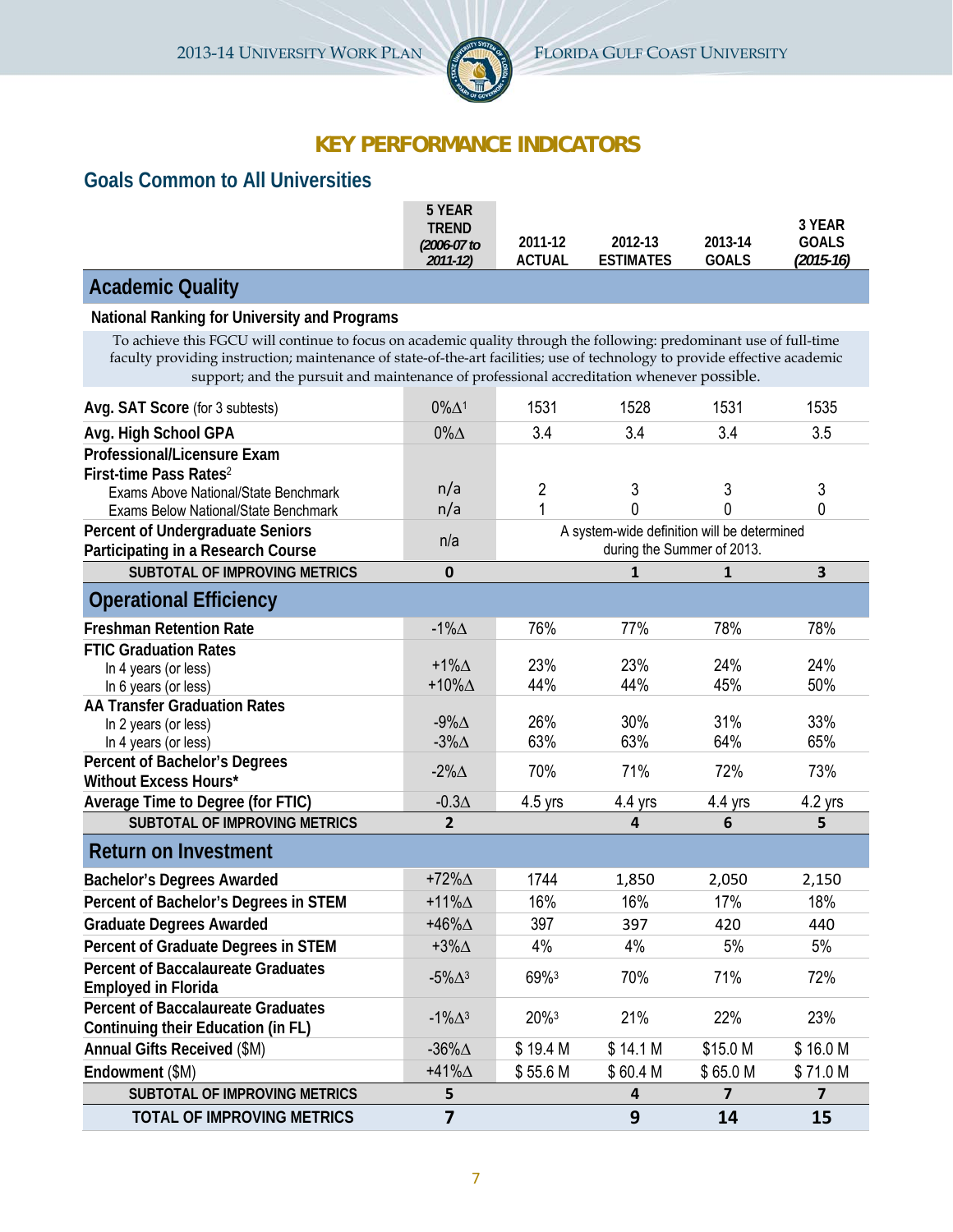

Notes: (1) SAT trends are based on 4 years, (2) Professional licensure pass rates are based on the 2011-12 Annual Accountability Report with data that spans multiple time periods, (3) Percent of graduates employed and continuing their education is based on 2010-11 data from FETPIP. It is important to<br>note that combining these two metrics FGCU ranked number 1 in the SUS i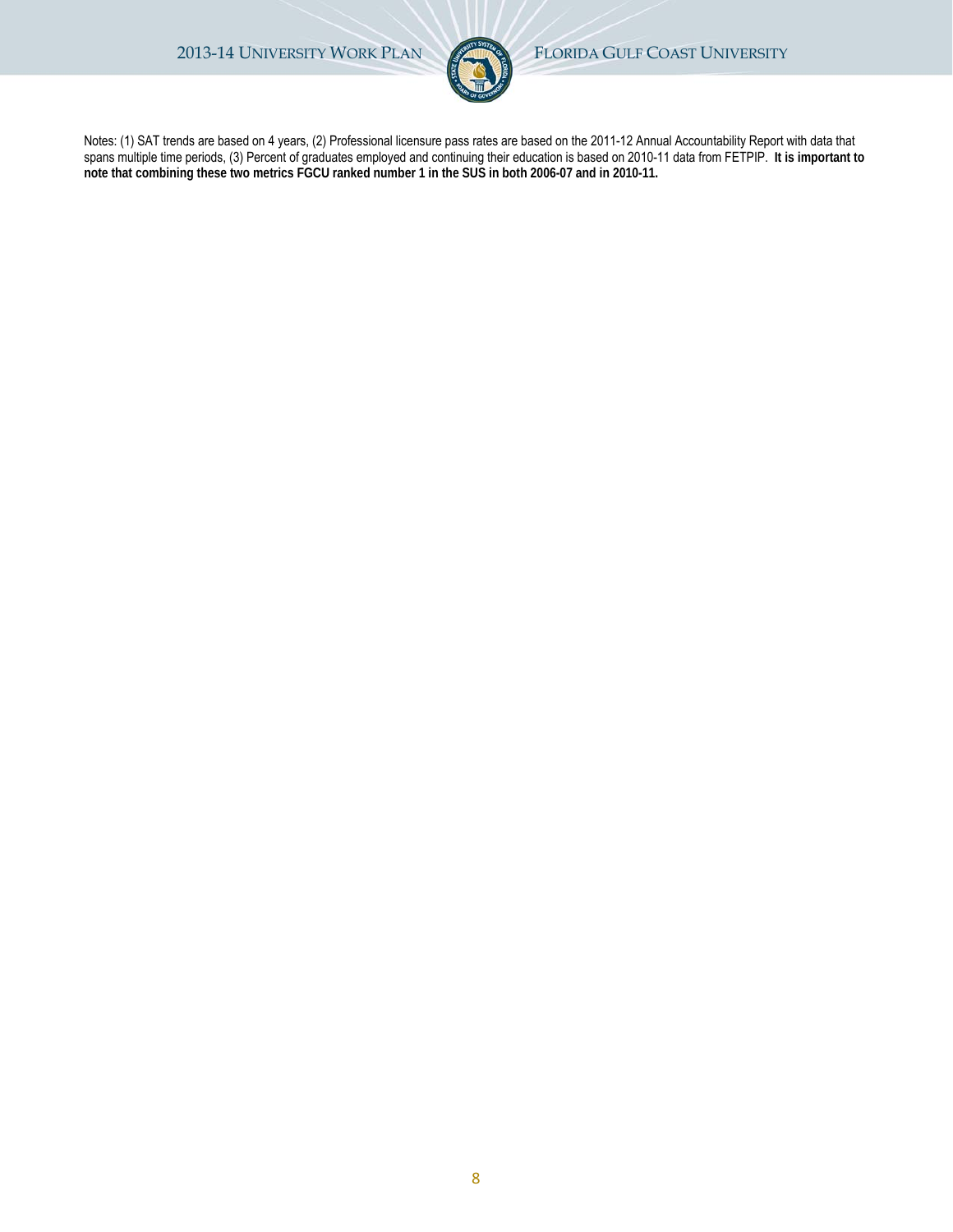

## **KEY PERFORMANCE INDICATORS**

## **Institution Specific Goals**

Each university will select three metric goals from the following list of metrics included in the 2012-2025 System Strategic Plan:

| Freshman in Top 10% of Graduating High School Class                     | Bachelor's Degrees in Areas of Strategic Emphasis                                                         |
|-------------------------------------------------------------------------|-----------------------------------------------------------------------------------------------------------|
| Percentage of Eligible Programs with Specialized Accreditation          | <b>Graduate Degrees in Areas of Strategic Emphasis</b>                                                    |
| <b>Bachelor's Degrees Awarded to Minorities</b>                         | Number of Faculty Designated a Highly Cited Scholar                                                       |
| Number of Adult (age 25+) Undergraduates Enrolled                       | Seek and/or Maintain Carnegie's Community<br><b>Engagement Classification (narrative goal)</b>            |
| Percent of Course Sections Offered via Distance and Blended<br>Learning | Percentage of Students Participating in Identified<br><b>Community and Business Engagement Activities</b> |
|                                                                         | Enrollment in Professional Training and Continuing<br><b>Education Courses</b>                            |

|                                                   | 5 YEAR<br><b>TREND</b><br>$(2006 - 07)$ to<br>$2011 - 12$ | 2011-12<br><b>ACTUAL</b> | 2012-13<br><b>ESTIMATES</b> | 2013-14<br><b>GOALS</b> | 3 YEAR GOALS<br>$(2015-16)$ |
|---------------------------------------------------|-----------------------------------------------------------|--------------------------|-----------------------------|-------------------------|-----------------------------|
| Bachelor's Degrees Awarded to Minorities          | $+116\%$ $\triangle$                                      | 307                      | 316                         | 325                     | 345                         |
| Bachelor's Degrees in Areas of Strategic Emphasis | $+135\%$ $\triangle$                                      | 593                      | 611                         | 629                     | 667                         |
| Graduate Degrees in Areas of Strategic Emphasis   | +18%∆                                                     | 124                      | 130                         | 136                     | 150                         |

To further distinguish the university's distinctive mission, the university may choose to provide two additional narrative and metric goals that are based on the university's own strategic plan.

**Goal 1.** Return on Investment: FGCU will continue to provide access to higher education to students from low socio-economic backgrounds*.* Between 2007-08 and 2011-12 FGCU had the highest rate in the SUS of growth in degrees awarded annually to students with Pell Grants.

| Degrees Awarded to Pell recipients | $10\triangle$ | ٬Δ |  |  |  |
|------------------------------------|---------------|----|--|--|--|
|------------------------------------|---------------|----|--|--|--|

**Goal 2.** Operational Efficiency: FGCU will continue to exhibit among the lowest costs per student credit hour among the SUS; it also will continue to employ technology to ensure conservation of energy, the generation of clean energy, and the preservation of its environment. FGCU will continue to exhibit among the lowest energy costs per square foot in the SUS.

| Total Expenditure per Student Credit Hour | $-21\%$ $\triangle$ | \$276 | \$273 | \$270 | \$268 |
|-------------------------------------------|---------------------|-------|-------|-------|-------|
|-------------------------------------------|---------------------|-------|-------|-------|-------|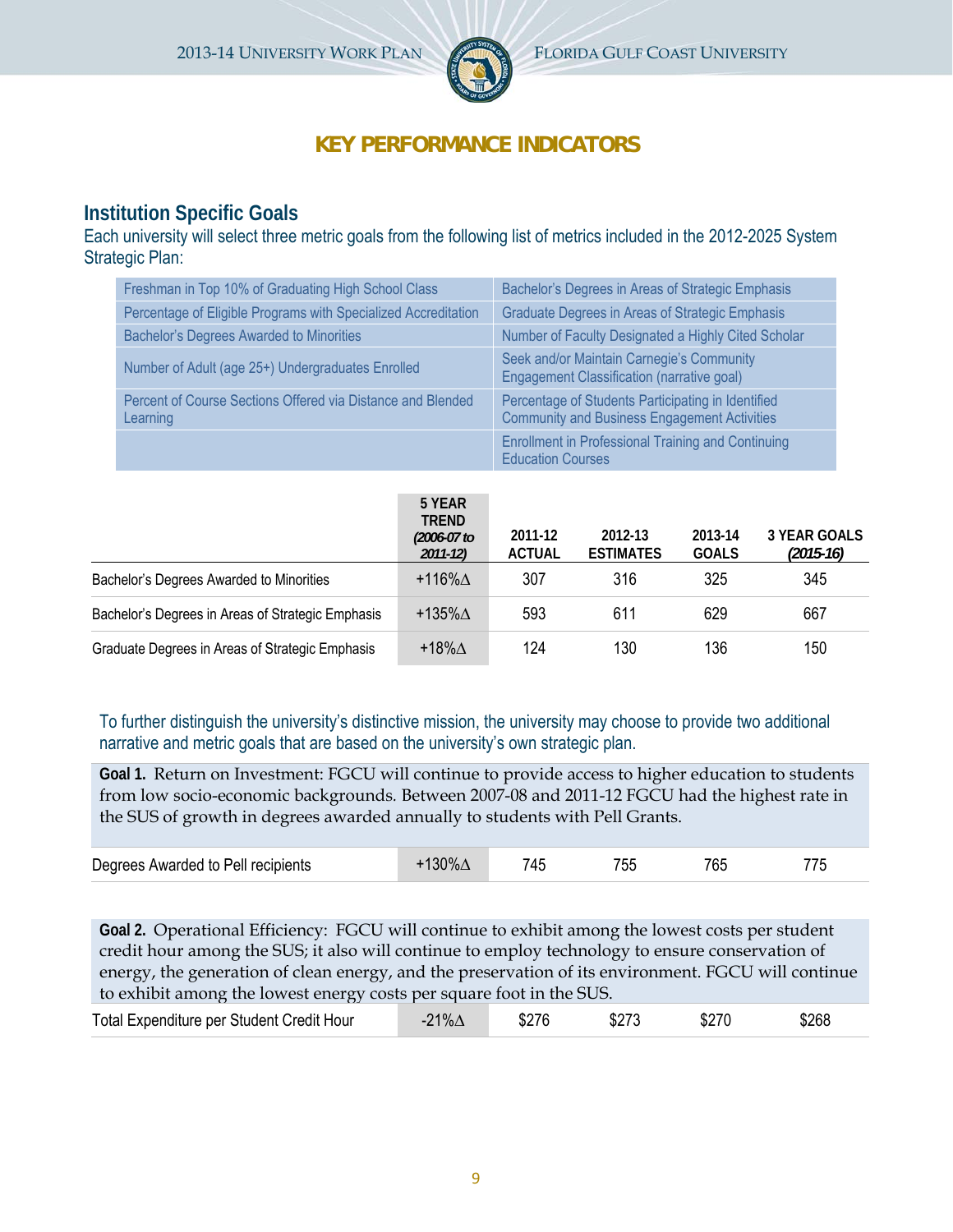

# **OPERATIONS**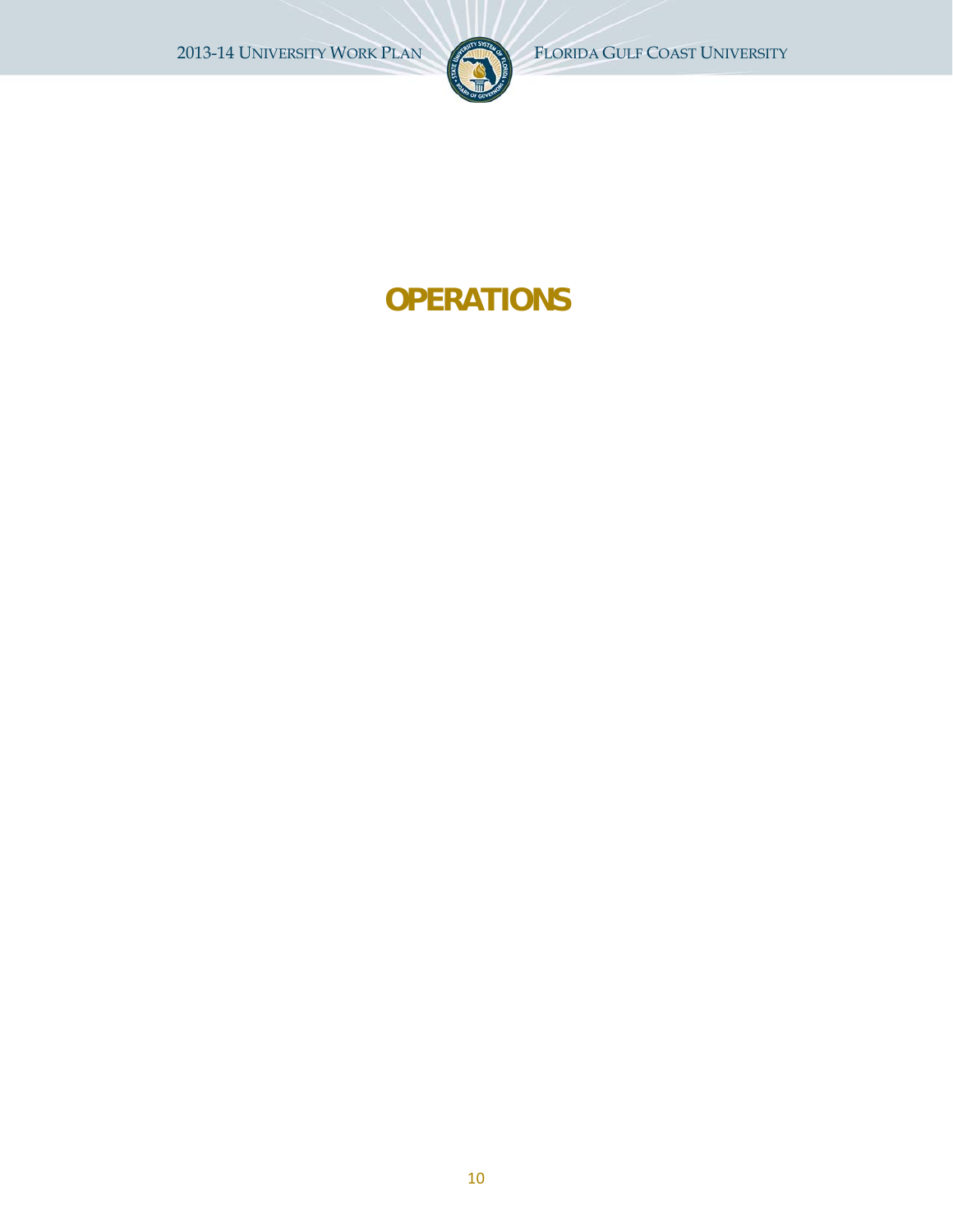

## **FISCAL INFORMATION**

#### **University Revenues** *(in Millions of Dollars)*

|                                                                        | 2008-09 | 2009-10 | 2010-11 | 2011-12 | 2012-13 | 2013-14        |
|------------------------------------------------------------------------|---------|---------|---------|---------|---------|----------------|
|                                                                        | Actual  | Actual  | Actual  | Actual  | Actual  | Appropriations |
| <b>Education &amp; General - Main Operations</b>                       |         |         |         |         |         |                |
| <b>State Funds</b>                                                     | \$51.8  | \$49.8  | \$50.6  | \$45.8  | \$42.1  | $x \times x$   |
| Tuition                                                                | \$28.0  | \$34.0  | \$41.5  | \$45.8  | \$51.6  | n/a            |
| <b>TOTAL MAIN OPERATIONS</b>                                           | \$79.8  | \$83.8  | \$92.1  | \$91.6  | \$93.7  | n/a            |
| Education & General - Health-Science Center / Medical Schools          |         |         |         |         |         |                |
| <b>State Funds</b>                                                     | \$0     | \$0     | \$0     | \$xx.x  | \$xx.x  | \$xx.x         |
| Tuition                                                                | \$0     | \$0     | \$0     | \$XX.X  | \$xx.x  | n/a            |
| <b>TOTAL HSC</b>                                                       | \$0     | \$0     | \$0     | \$XX.X  | \$XX.X  | n/a            |
| Education & General - Institute of Food & Agricultural Sciences (IFAS) |         |         |         |         |         |                |
| <b>State Funds</b>                                                     | \$0     | \$0     | \$0     | x x. x  | x x. x  | $x \times x$   |
| Tuition                                                                | \$0     | \$0     | \$0     | \$xx.x  | \$xx.x  | n/a            |
| <b>TOTAL IFAS</b>                                                      | \$0     | \$0     | \$0     | \$XX.X  | \$XX.X  | n/a            |
| <b>EDUCATION &amp; GENERAL</b><br><b>TOTAL REVENUES</b>                | \$79.8  | \$83.8  | \$92.1  | \$91.6  | \$93.7  | n/a            |

Note: State funds include General Revenue funds, Lottery funds, Federal Stimulus funds, and Phosphate Research funds (for Polytechnic) appropriated by the Florida Legislature (as reported in the Annual Accountability Report). Actual tuition includes base tuition and tuition differential fee revenues for resident and non-resident undergraduate and graduate students net of waivers (as reported in the Annual Accountability Report). Actual tuition revenues are not yet available for the 2013-14 year.

#### **OTHER BUDGET ENTITIES**

| <b>Auxiliary Enterprises</b>                                                                                                                       |         |         |         |         |         |     |
|----------------------------------------------------------------------------------------------------------------------------------------------------|---------|---------|---------|---------|---------|-----|
| Resources associated with auxiliary units that are self supporting through fees, payments and charges. Examples include housing, food              |         |         |         |         |         |     |
| services, bookstores, parking services, health centers.                                                                                            |         |         |         |         |         |     |
| Revenues                                                                                                                                           | \$26.6  | \$28.4  | \$34.9  | \$36.9  | \$43.3  | n/a |
| <b>Contracts &amp; Grants</b>                                                                                                                      |         |         |         |         |         |     |
| Resources received from federal, state or private sources for the purposes of conducting research and public service activities.                   |         |         |         |         |         |     |
| Revenues                                                                                                                                           | \$16.8  | \$15.6  | \$15.1  | \$16.0  | \$18.4  | n/a |
| <b>Local Funds</b>                                                                                                                                 |         |         |         |         |         |     |
| Resources associated with student activity (supported by the student activity fee), student financial aid, concessions, intercollegiate athletics, |         |         |         |         |         |     |
| technology fee, green fee, and student life & services fee.                                                                                        |         |         |         |         |         |     |
| Revenues                                                                                                                                           | \$19.3  | \$24.4  | \$30.3  | \$33.4  | \$36.9  | n/a |
| <b>Faculty Practice Plans</b>                                                                                                                      |         |         |         |         |         |     |
| Revenues/receipts are funds generated from faculty practice plan activities.                                                                       |         |         |         |         |         |     |
| Revenues                                                                                                                                           | \$0     | \$0     | \$0     | \$0     | \$0     | n/a |
| OTHER BUDGET ENTITY                                                                                                                                | \$62.7  | \$68.4  | \$80.3  | \$86.3  | \$98.6  | n/a |
| <b>TOTAL REVENUES</b>                                                                                                                              |         |         |         |         |         |     |
| UNIVERSITY REVENUES<br><b>GRAND TOTAL</b>                                                                                                          | \$142.5 | \$152.2 | \$172.4 | \$177.9 | \$192.3 | n/a |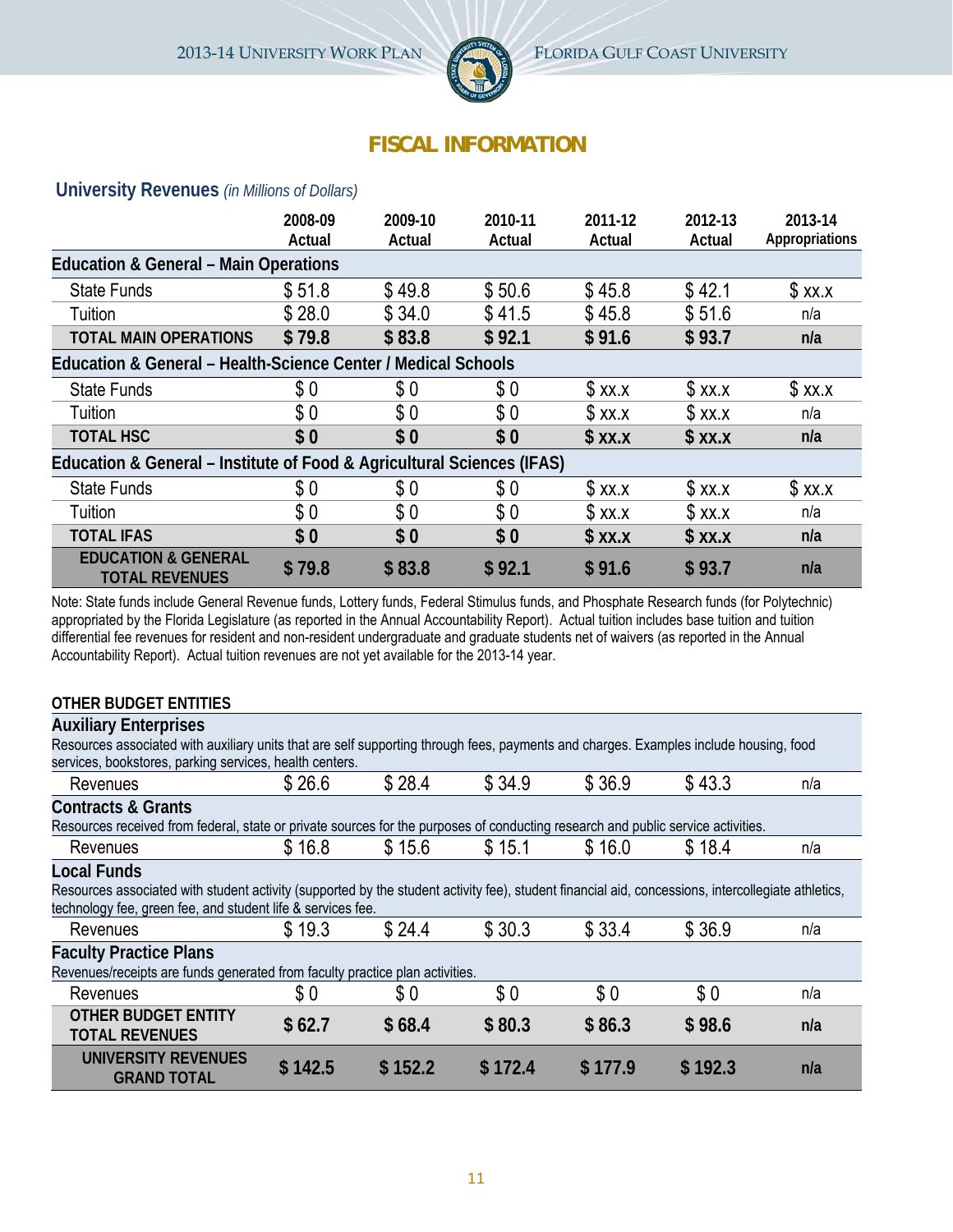

## **FISCAL INFORMATION (continued)**

#### **Undergraduate Resident Tuition Summary** *(for 30 credit hours)*

|                                 | FY 2011-12<br><b>ACTUAL</b> | FY 2012-13<br><b>ACTUAL</b> | FY 2013-14<br><b>REQUEST</b> | FY 2014-15<br>PLANNED | FY 2015-16<br><b>PLANNED</b> |
|---------------------------------|-----------------------------|-----------------------------|------------------------------|-----------------------|------------------------------|
| <b>Base Tuition</b>             | \$3,100                     | \$3,100                     | $$3,152*$                    | \$3,152               | \$3,152                      |
| <b>Tuition Differential Fee</b> | \$642                       | \$1,091                     | \$1,091                      | \$1,217               | \$1,347                      |
| Percent Increase                | 15%                         | 12%                         | $1.3\%$ *                    | 3%                    | 3%                           |
| Required Fees <sup>1</sup>      | \$1,791                     | \$1,877                     | \$1,927                      | \$1,955               | \$2,014                      |
| <b>TOTAL TUITION AND FEES</b>   | \$5,533                     | \$6,068                     | $$6,172$ *                   | \$6,374               | \$6,562                      |

Note 1: For more information regarding required fees see list of per credit hour fees and block fees on page 16. Note\*: The FGCU Board of Trustees voted to waive the CPI-adjusted increase (of \$1.75 per credit hour) for the 2013-14 academic year; therefore, the tuition and fees charge is the same as 2012-13.

#### **Student Debt Summary**

|                                                                              | 2008-09       | 2009-10        | 2010-11        | 2011-12       | 2012-13         |
|------------------------------------------------------------------------------|---------------|----------------|----------------|---------------|-----------------|
|                                                                              | <b>ACTUAL</b> | <b>ACTUAL</b>  | <b>ACTUAL</b>  | <b>ACTUAL</b> | <b>ESTIMATE</b> |
| Percent of Bachelor's Recipients with Debt                                   | 43.3%         | 46.2%          | 45%            | 47 1%         | 49.9%           |
| <b>Average Amount of Debt</b><br>for Bachelor's who have graduated with debt | \$16,670      | \$16.117       | \$16,710       | \$17.768      | \$17,739        |
| Student Loan Cohort Default Rate (2nd Year)                                  | 4.6%          | 5.2%           | $4.2$ (draft)% | $n/a$ %       | n/a             |
| Student Loan Cohort Default Rate (3rd Year)                                  | 7%            | $8.1$ (draft)% | n/a            | n/a           | n/a             |

Note: Student Loan cohort default data includes undergraduate and graduate students.

**Cost of Attendance** *(for Full-Time Undergraduate Florida Residents in the Fall and Spring of 2012-13)*

|                  | TUITION<br>& FEES | <b>BOOKS&amp;</b><br>Supplies | <b>ROOM</b><br>& BOARD | <b>TRANSPORTATION</b> | <b>OTHER</b><br><b>EXPENSES</b> | TOTAL    |
|------------------|-------------------|-------------------------------|------------------------|-----------------------|---------------------------------|----------|
| <b>ON-CAMPUS</b> | \$6,318           | \$1,200                       | \$9,424                | ,700<br><b>ሰ</b>      | \$1.700<br>ሶ ላ                  | \$20,342 |
| <b>AT HOME</b>   | \$6,318           | .200،<br>ቦ ላ<br>الت           | \$3,364                | ,700<br>৫ 1           | ተ 4<br>\$1,700                  | \$14,282 |

#### **Estimated Net Cost by Family Income** *(for Full-Time Undergraduate Florida Residents in the Fall and Spring of 2012-13)*

| <b>FAMILY</b><br><b>INCOME</b> | <b>FULL-TIME RESIDENT</b><br>UNDERGRADUATES |                |                |    | AVG. NET<br>COST OF | AVG. NET<br><b>TUITION</b> |    | <b>AVERAGE</b><br><b>GIFT AID</b> | <b>AVERAGE</b><br>LOAN |
|--------------------------------|---------------------------------------------|----------------|----------------|----|---------------------|----------------------------|----|-----------------------------------|------------------------|
| <b>GROUPS</b>                  | <b>HEADCOUNT</b>                            | <b>PERCENT</b> |                |    | <b>ATTENDANCE</b>   | & FEES                     |    | <b>AMOUNT</b>                     | <b>AMOUNT</b>          |
| Below \$40,000                 | 2039                                        | 28%            |                | Φ  | 11,694              | \$(1,784)                  | S  | 7,216                             | \$<br>3,856            |
| \$40,000-\$59,999              | 800                                         | 11%            |                | Φ  | 14,390              | \$1,039                    | \$ | 4,430                             | \$<br>3,618            |
| \$60,000-\$79,999              | 638                                         | 9%             |                | \$ | 15,756              | \$2,509                    | \$ | 2,968                             | \$<br>3,961            |
| \$80,000-\$99,999              | 537                                         | 7%             |                | \$ | 16,111              | \$2,716                    | \$ | 2,763                             | \$<br>3,960            |
| \$100,000 Above                | 1700                                        | 23%            |                | S  | 16,687              | \$3,034                    | \$ | 2,523                             | \$<br>2,949            |
| Missing                        | 1629                                        | 22%            |                |    | $$x,000*$           | \$5,496                    |    | 0                                 | 0                      |
| <b>TOTAL</b>                   | 7343                                        | 100%           | <b>AVERAGE</b> |    | 11,225              | \$1,953                    |    | 3,530                             | \$<br>2,781            |

Notes: This data only represents Fall and Spring financial aid data and is accurate as of March 31, 2013. Please note that small changes to Spring 2013 awards are possible before the data is finalized. **Family Income Groups** are based on the Total Family Income (including untaxed income) as reported on student FAFSA records. **Full-time Students** is a headcount based on at least 24 credit hours during Fall and Spring terms. **Average Gift Aid** includes all grants and scholarships from Federal, State, University and other private sources administered by the Financial Aid Office. Student waivers are also included in the Gift Aid amount. Gift Aid does not include the parental contribution towards EFC. **Net Cost of Attendance** is the actual average of the total Costs of Attendance (which will vary by income group due to the diversity of students living on- & off- campus) *minus* the average Gift Aid amount. **Net Tuition & Fees** is the actual average of the total costs of tuition and fees (which will vary by income group due to the amount of credit hours students are enrolled) *minus* the average Gift Aid amount (see page 16 for list of fees that are included). **Average Loan Amount** includes Federal (Perkins, Stafford, Ford Direct, and PLUS loans) and all private loans. The bottom-line **Average** represents the average of all full-time undergraduate Florida residents.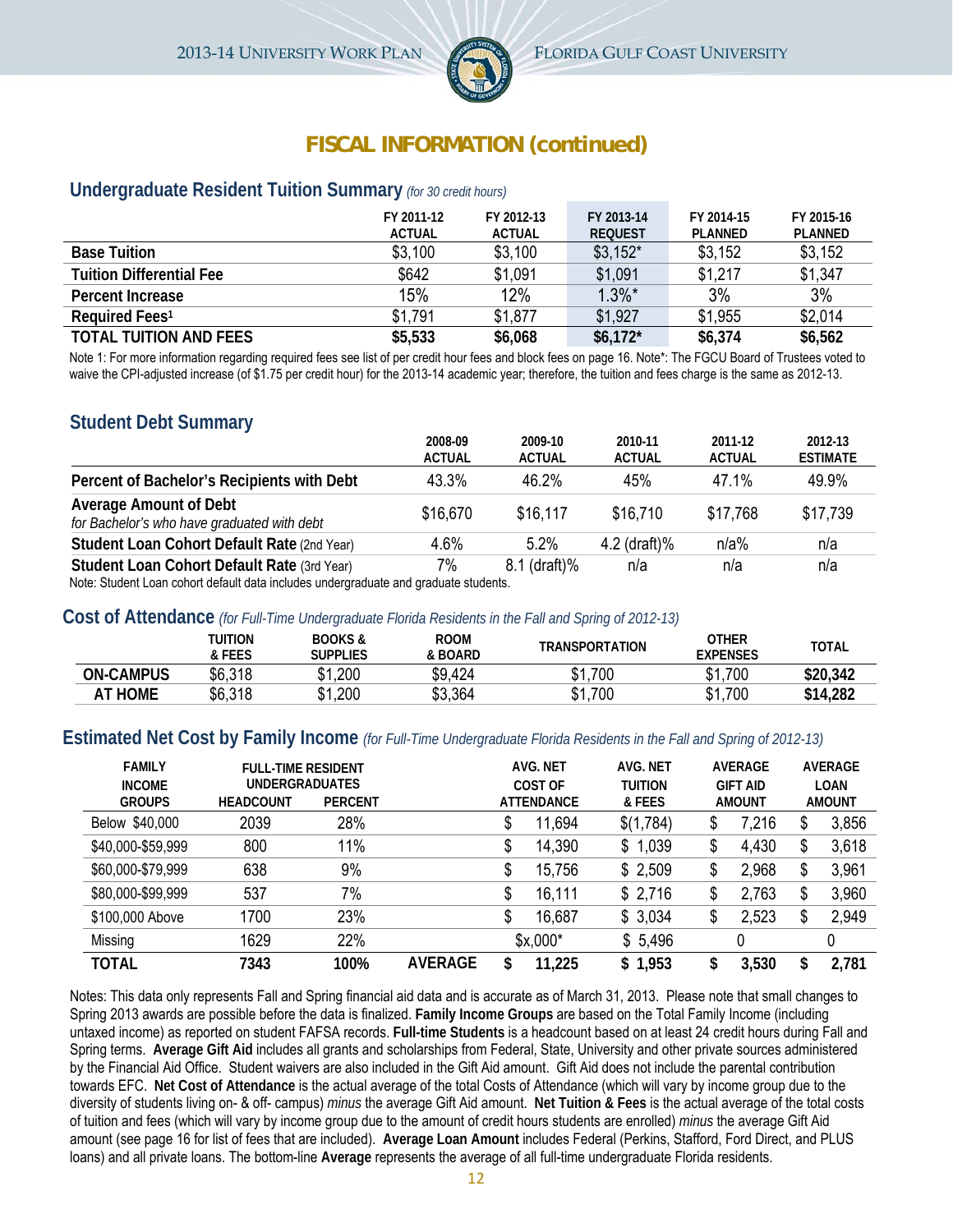

## **FISCAL INFORMATION (continued) TUITION DIFFERENTIAL FEE INCREASE REQUEST FOR FALL 2013**

| <b>Effective Date</b>                                                                                                                                                                                                                                                                                                     |       |  |  |  |  |  |
|---------------------------------------------------------------------------------------------------------------------------------------------------------------------------------------------------------------------------------------------------------------------------------------------------------------------------|-------|--|--|--|--|--|
| University Board of Trustees approval date:                                                                                                                                                                                                                                                                               | N/A   |  |  |  |  |  |
| <b>Campus or Center Location</b>                                                                                                                                                                                                                                                                                          |       |  |  |  |  |  |
| Campus or center location to which the tuition differential fee<br>increase will apply (If the entire university, indicate as such):                                                                                                                                                                                      | N/A   |  |  |  |  |  |
| <b>Undergraduate Course(s)</b>                                                                                                                                                                                                                                                                                            |       |  |  |  |  |  |
| Course(s). (If the tuition differential fee applies to all university<br>undergraduate courses, indicate as such. If not, provide<br>rationale for the differentiation among courses):                                                                                                                                    | N/A   |  |  |  |  |  |
| Current and Proposed Increase in the Tuition Differential Fee                                                                                                                                                                                                                                                             |       |  |  |  |  |  |
| Current Undergraduate Tuition Differential per credit hour:                                                                                                                                                                                                                                                               | \$N/A |  |  |  |  |  |
| Percentage tuition differential fee increase (calculated as a<br>percentage of the sum of base tuition plus tuition differential):                                                                                                                                                                                        | N/A%  |  |  |  |  |  |
| \$ Increase in tuition differential per credit hour:                                                                                                                                                                                                                                                                      | \$N/A |  |  |  |  |  |
| \$ Increase in tuition differential for 30 credit hours:                                                                                                                                                                                                                                                                  | \$N/A |  |  |  |  |  |
| Projected Differential Revenue Generated                                                                                                                                                                                                                                                                                  |       |  |  |  |  |  |
| Incremental revenue generated in 2013-14 (projected):                                                                                                                                                                                                                                                                     | \$N/A |  |  |  |  |  |
| Total differential fee revenue generated in 2013-14 (projected):                                                                                                                                                                                                                                                          | \$N/A |  |  |  |  |  |
| <b>Intended Uses</b><br>Describe how the revenue will be used. See attached schedule                                                                                                                                                                                                                                      |       |  |  |  |  |  |
|                                                                                                                                                                                                                                                                                                                           |       |  |  |  |  |  |
|                                                                                                                                                                                                                                                                                                                           |       |  |  |  |  |  |
| Describe the Impact to the Institution if Tuition Differential is Not Approved                                                                                                                                                                                                                                            |       |  |  |  |  |  |
| N/A                                                                                                                                                                                                                                                                                                                       |       |  |  |  |  |  |
|                                                                                                                                                                                                                                                                                                                           |       |  |  |  |  |  |
| <b>Request to Modify or Waive Tuition Differential Uses</b>                                                                                                                                                                                                                                                               |       |  |  |  |  |  |
| (pursuant to Section 1001.706(3)(g) the Board may consider waiving its regulations associated with the 70% / 30%<br>intended uses criteria identified in Regulation 7.001(14). If the university requests a modification; identify the<br>modification, purpose of the modification, and rationale for the modification.) |       |  |  |  |  |  |
| N/A                                                                                                                                                                                                                                                                                                                       |       |  |  |  |  |  |
|                                                                                                                                                                                                                                                                                                                           |       |  |  |  |  |  |
|                                                                                                                                                                                                                                                                                                                           |       |  |  |  |  |  |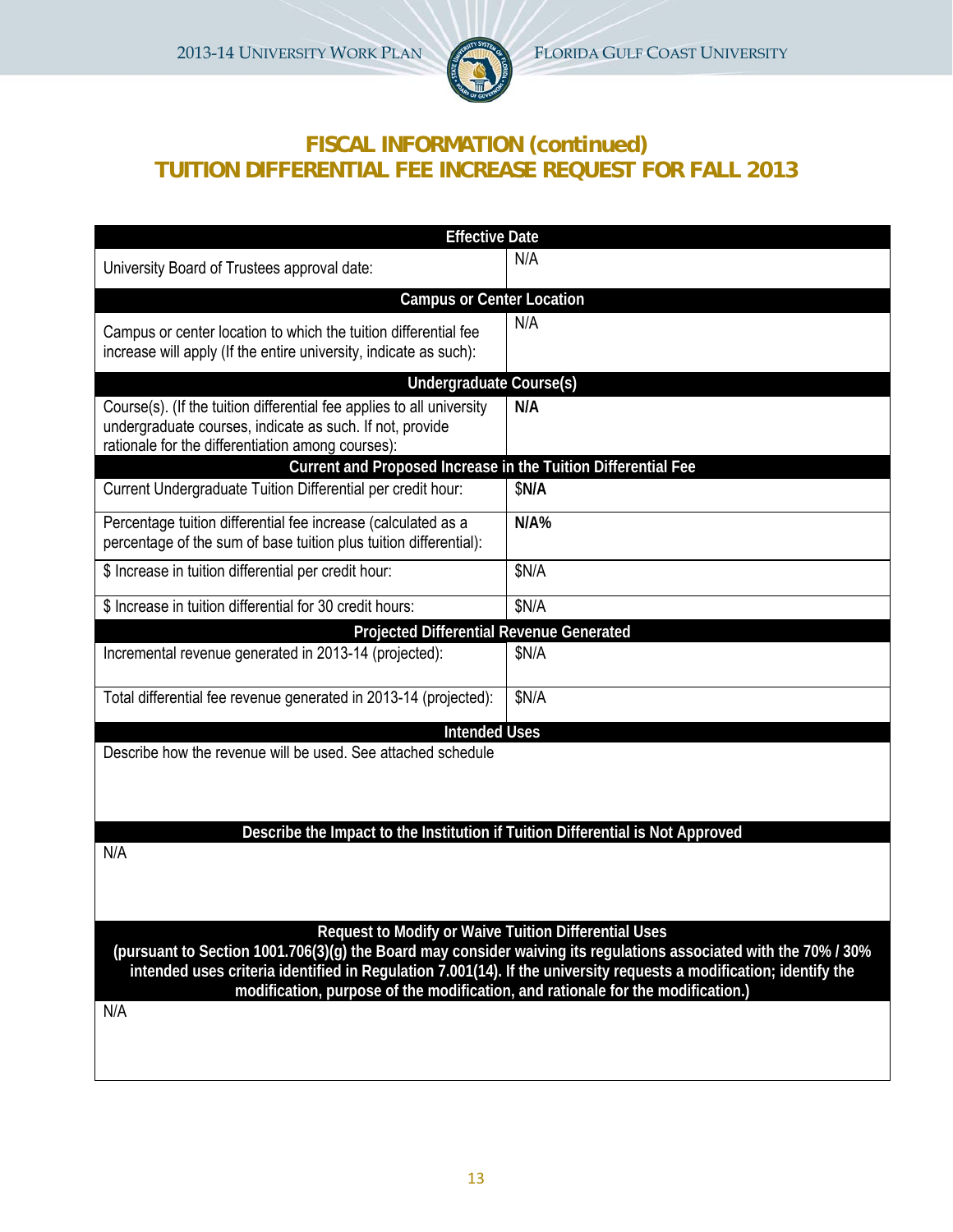

## **FISCAL INFORMATION (continued) TUITION DIFFERENTIAL SUPPLEMENTAL INFORMATION**

**Provide the following information for the 2012-13 academic year.** 

| 2012-2013 - 70% Initiatives (list the initiatives provided in<br>the 2012-13 tuition differential request)                                       | University Update on Each Initiative                                                                                                                                                                    |
|--------------------------------------------------------------------------------------------------------------------------------------------------|---------------------------------------------------------------------------------------------------------------------------------------------------------------------------------------------------------|
| Hire more faculty and staff to keep pace with enrollment<br>growth, add breadth and depth to academic programs; and<br>enhance student advising. | Enrollment grew by 6% from fall 11 to fall 12. 32 new faculty<br>and advisors were hired across a variety of disciplines<br>providing additional depth to the curriculum and assistance to<br>students. |
|                                                                                                                                                  |                                                                                                                                                                                                         |
|                                                                                                                                                  |                                                                                                                                                                                                         |
|                                                                                                                                                  |                                                                                                                                                                                                         |
|                                                                                                                                                  | Additional Detail, where applicable:                                                                                                                                                                    |
| Total Number of Faculty Hired or Retained (funded by tuition<br>differential):                                                                   | 57                                                                                                                                                                                                      |
| Total Number of Advisors Hired or Retained (funded by<br>tuition differential):                                                                  | 8                                                                                                                                                                                                       |
| Total Number of Course Sections Added or Saved (funded<br>by tuition differential):                                                              | 342                                                                                                                                                                                                     |
| 2012-2013 - 30% Initiatives (list the initiatives provided in<br>the 2012-13 tuition differential request)                                       | University Update on Each Initiative                                                                                                                                                                    |
| Provide additional need-based aid to students.                                                                                                   | Need-based aid increased by about 7% over the prior year<br>due in part to the tuition differential.                                                                                                    |
| Increase the number of students receiving need-based<br>financial aid.                                                                           | 50% more students received need-based aid in 2012-2013<br>over the previous year in part due to the tuition                                                                                             |
|                                                                                                                                                  | differential.                                                                                                                                                                                           |
|                                                                                                                                                  |                                                                                                                                                                                                         |
|                                                                                                                                                  |                                                                                                                                                                                                         |
|                                                                                                                                                  | Additional Information (estimates as of April 30, 2013):                                                                                                                                                |
| Unduplicated Count of Students Receiving at least one<br>Tuition Differential-Funded Award:                                                      | 1130                                                                                                                                                                                                    |
| \$ Mean (per student receiving an award) of Tuition<br>Differential-Funded Awards:                                                               | \$2,030                                                                                                                                                                                                 |
| \$ Minimum (per student receiving an award) of Tuition<br><b>Differential-Funded Awards:</b>                                                     | $\overline{$11}$                                                                                                                                                                                        |
| \$ Maximum (per student receiving an award) of Tuition<br>Differential-Funded Awards:                                                            | \$8570                                                                                                                                                                                                  |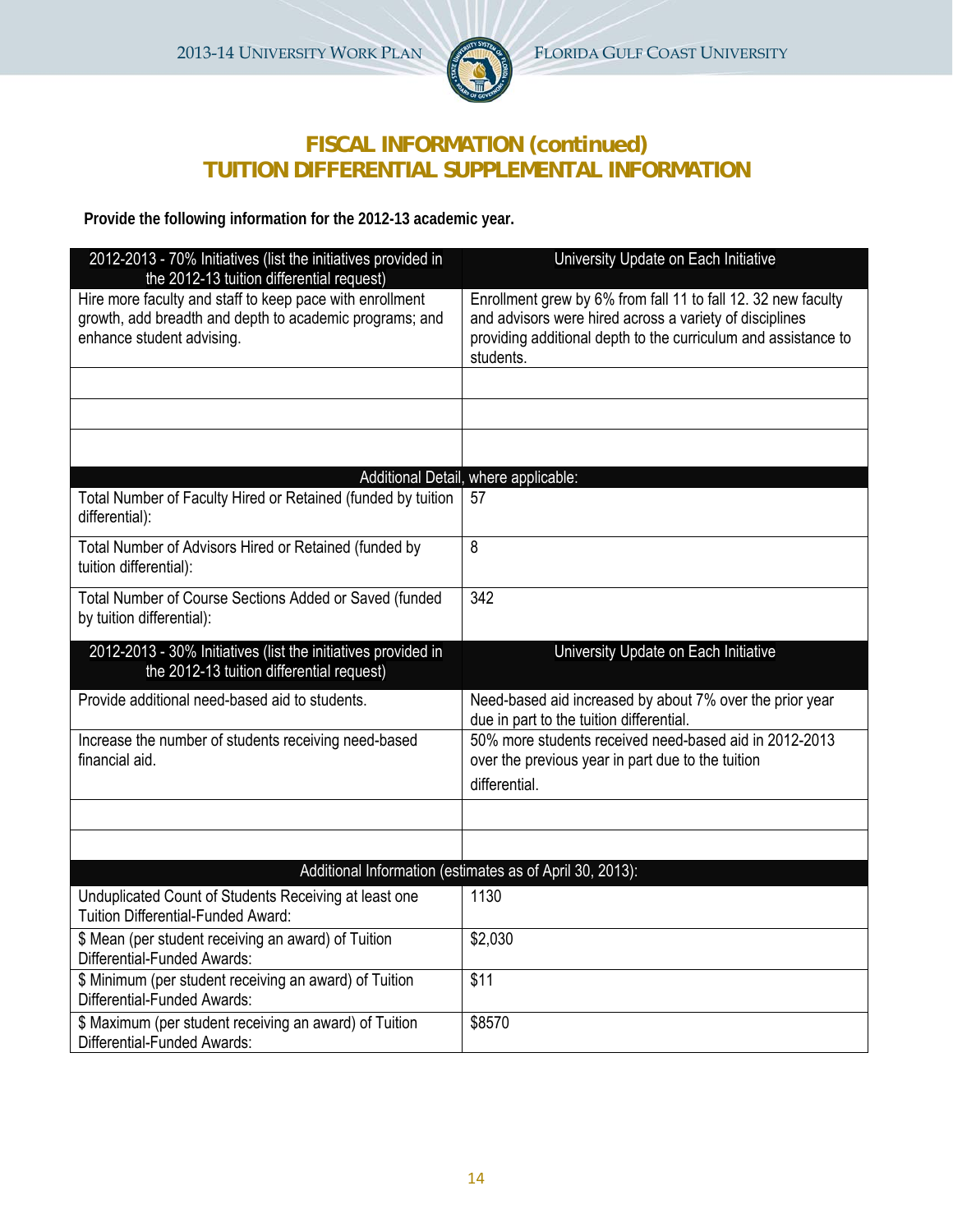

## **FISCAL INFORMATION (continued) TUITION DIFFERENTIAL COLLECTIONS, EXPENDITURES, & AVAILABLE BALANCES - FISCAL YEAR 2012-13 AND 2013-14**

| <b>University Tuition Differential</b><br>Budget Entity: 48900100 (Educational & General)<br>SF/Fund: 2 164xxx (Student and Other Fees Trust Fund)                  |    |                                     |                       |    |                             |
|---------------------------------------------------------------------------------------------------------------------------------------------------------------------|----|-------------------------------------|-----------------------|----|-----------------------------|
|                                                                                                                                                                     |    | <b>Estimated Actual*</b><br>2012-13 |                       |    | <b>Estimated</b><br>2013-14 |
| <b>FTE Positions:</b><br>Faculty<br>Advisors<br><b>Staff</b>                                                                                                        |    |                                     | 57.<br>8 <sub>1</sub> |    | 62.<br>16.                  |
| <b>Total FTE Positions:</b>                                                                                                                                         |    |                                     | 65                    |    | 78                          |
| <b>Balance Forward from Prior Periods</b><br><b>Balance Forward</b><br>Less: Prior-Year Encumbrances                                                                | \$ |                                     |                       | \$ |                             |
| Beginning Balance Available:                                                                                                                                        | \$ |                                     |                       | \$ |                             |
| <b>Receipts / Revenues</b><br><b>Tuition Differential Collections</b><br>Interest Revenue - Current Year<br>Interest Revenue - From Carry forward<br><b>Balance</b> |    | \$                                  | 8,228,660             |    | 9,759,274                   |
| Total Receipts / Revenues:                                                                                                                                          | \$ |                                     | 8,228,660             |    | \$<br>9,759,274             |
| <b>Expenditures</b><br>Salaries & Benefits<br><b>Other Personal Services</b><br><b>Expenses</b><br><b>Operating Capital Outlay</b>                                  |    |                                     | \$5,760,074           |    | \$6,831,491                 |
| <b>Student Financial Assistance</b><br><b>Expended From Carry forward Balance</b><br>** Other Category Expenditures                                                 |    |                                     | 2,468,586             |    | 2,927,783                   |
| <b>Total Expenditures:</b>                                                                                                                                          | \$ |                                     | 8,228,660             | \$ | 9,759,274                   |
| <b>Ending Balance Available:</b>                                                                                                                                    | S  |                                     |                       | \$ |                             |
| *Since the 2012-13 year has not been completed, provide an estimated actual.<br>**Provide details for "Other Categories" used.                                      |    |                                     |                       |    |                             |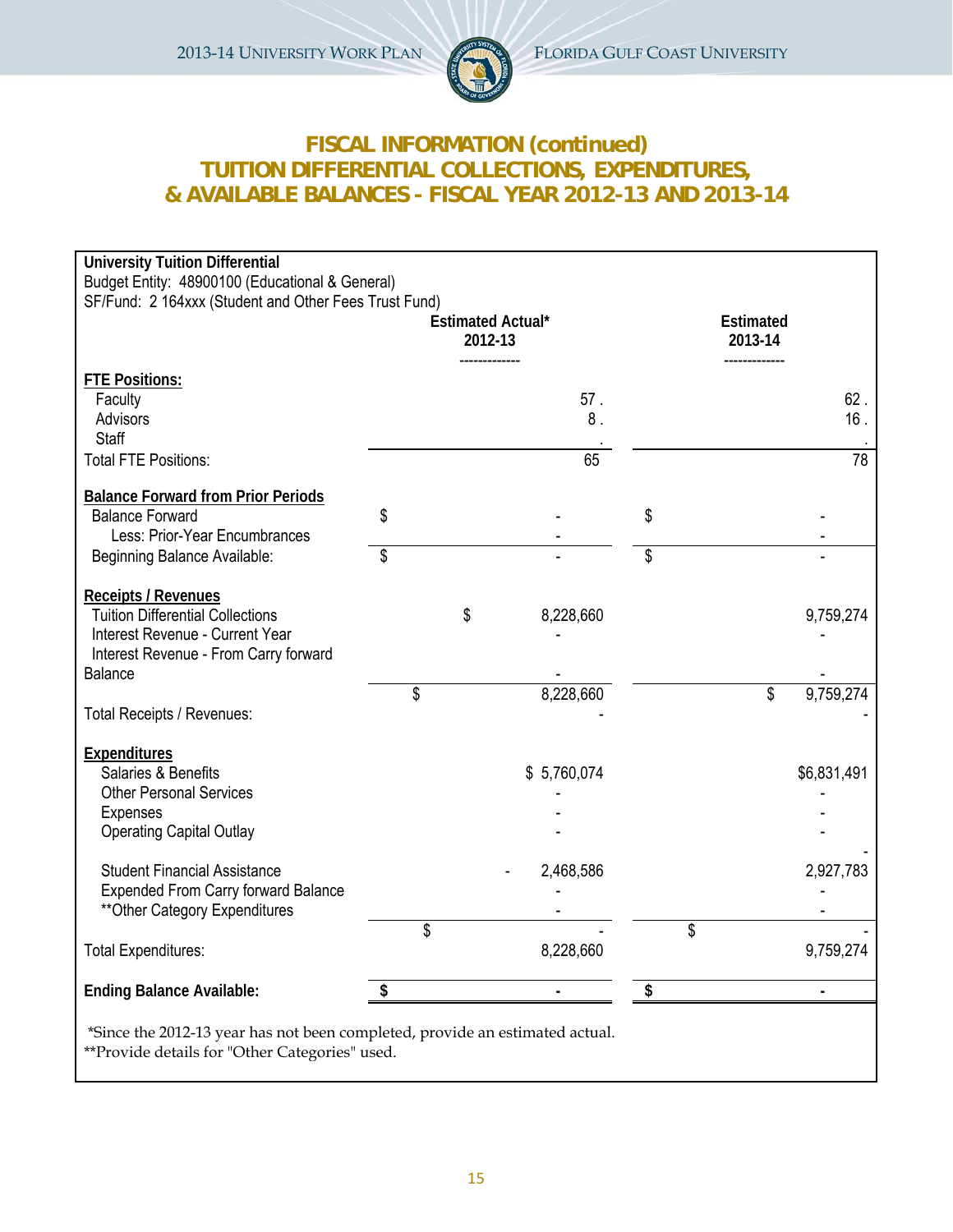

## **FISCAL INFORMATION (continued) UNIVERSITY TUITION, FEES AND HOUSING PROJECTIONS**

University: Florida Gulf Coast University Prior Years matched to http://www.fgcu.edu/trustees/AgendaFile/2012/6-2012/TAB\_3.pdf *Undergraduate Students* **2010-11 2011-12 2012-13 2013-14 2014-15 2015-16 2016-17 Tuition:** Base Tuition - (0% inc. for 2013-14 to 2016-17) \$95.67 \$103.32 \$103.32 \$105.07 \$105.07 \$105.07 \$105.07 Tuition Differential (no more than 15%) 12.80 \$21.42 \$36.38 \$36.38 \$40.62 \$44.99 \$49.50 **Total Base Tuition & Differential per Credit Hour5** \$108.47 \$124.74 \$139.70 \$141.45 \$145.69 \$150.06 \$154.57 % Change 20 20 20 20 3.0% 12.0% 12.0% 1.3% 3.0% 3.0% 3.0% 3.0% **Fees (per credit hour):** Student Financial Aid<sup>1</sup> 65.25 \$5.25 \$5.15 \$5.15 \$5.15 \$5.25 \$5.25 \$5.25 \$5.25 \$5.25 Capital Improvement<sup>2</sup> 65.76 \$4.76 \$4.76 \$6.76 \$6.76 \$6.76 \$6.76 \$6.76 \$6.76 \$6.76 Activity & Service **\$12.20** \$11.24 \$11.24 \$11.24 \$11.24 \$11.50 \$11.73 \$11.96 \$12.20 Health \$7.74 \$8.34 \$8.79 \$9.24 \$9.42 \$9.61 \$9.81 Athletic \$15.79 \$16.54 \$16.79 \$17.54 \$17.89 \$18.25 \$18.61 Transportation Access \$8.50 \$8.50 \$8.70 \$8.70 \$8.87 \$9.05 \$9.23 Technology<sup>1</sup> \$4.78 \$5.16 \$5.25 \$5.25 \$5.25 \$5.25 List any new fee proposed **Total Fees** \$57.59 \$59.69 \$62.58 \$64.24 \$65.18 \$66.14 \$67.12 **Total Tuition and Fees per Credit Hour** \$166.06 \$184.43 \$202.28 \$205.69 \$210.87 \$216.20 \$221.68 % Change 11.1% 9.7% 1.7% 2.5% 2.5% 2.5% **Fees (block per term):** Activity & Service Health Athletic Transportation Access Marshall Center Fee (USF only) Student Affairs Facility Use Fee (FSU only) List any new fee proposed **Total Block Fees per term** \$0.00 \$0.00 \$0.00 \$0.00 \$0.00 \$0.00 \$0.00 % Change #DIV/0! #DIV/0! #DIV/0! #DIV/0! #DIV/0! #DIV/0! **Total Tuition for 30 Credit Hours \$3,254.10 \$3,742.20 \$4,191.00 \$4,243.50 \$4,370.81 \$4,501.93 \$4,636.99 Total Fees for 30 Credit Hours \$1,727.70 \$1,790.70 \$1,877.40 \$1,927.20 \$1,955.39 \$1,984.14 \$2,013.47 Total Tuition and Fees for 30 Credit Hours \$4,981.80 \$5,532.90 \$6,068.40 \$6,170.70 \$6,326.19 \$6,486.07 \$6,650.45 \$ Change \$551.10 \$535.50 \$102.30 \$155.49 \$159.88 \$164.38 % Change 11.1% 9.7% 1.7% 2.5% 2.5% 2.5% Out-of-State Fees** Out-of-State Undergraduate Fee \$518.32 \$559.80 \$604.58 \$604.58 \$604.58 \$604.58 \$604.58 Out-of-State Undergraduate Student Financial Aid<sup>3</sup> \$25.91 \$27.99 \$30.21 \$30.21 \$30.21 \$30.21 \$30.21 \$30.21 Total per credit hour **\$544.23** \$587.79 \$634.79 \$634.79 \$634.79 \$634.79 \$634.79 % Change 8.0% 8.0% 0.0% 0.0% 0.0% 0.0% **Total Tuition for 30 Credit Hours \$18,803.70 \$20,536.20 \$22,328.40 \$22,380.90 \$22,508.21 \$22,639.33 \$22,774.39 Total Fees for 30 Credit Hours \$2,505.00 \$2,630.40 \$2,783.70 \$2,833.50 \$2,861.69 \$2,890.44 \$2,919.77 Total Tuition and Fees for 30 Credit Hours \$21,308.70 \$23,166.60 \$25,112.10 \$25,214.40 \$25,369.89 \$25,529.77 \$25,694.15 \$ Change \$1,857.90 \$1,945.50 \$102.30 \$155.49 \$159.88 \$164.38 % Change 8.7% 8.4% 0.4% 0.6% 0.6% 0.6% Housing/Dining<sup>4</sup>** \$8,894.00 \$9,160.82 \$9,424.00 \$9,612.48 \$9,804.73 \$10,000.82 \$10,200.84 **\$ Change \$266.82 \$263.18 \$188.48 \$192.25 \$196.09 \$200.02 % Change 3.0% 2.9% 2.0% 2.0% 2.0% 2.0% ------------------Actual---------------- --------------------Projected-------------------**

 $<sup>1</sup>$  can be no more than 5% of tuition.  $<sup>3</sup>$ </sup></sup>

 $3$  can be no more than 5% of tuition and the out-of-state fee.

 $2$  limited in statute

 $^4$  combine the most popular housing and dining plans provided to students

<sup>5</sup> For FY 13-14, Florida Gulf Coast University will offer a \$1.75 per SCH Waiver per FGCU-UBOT Policy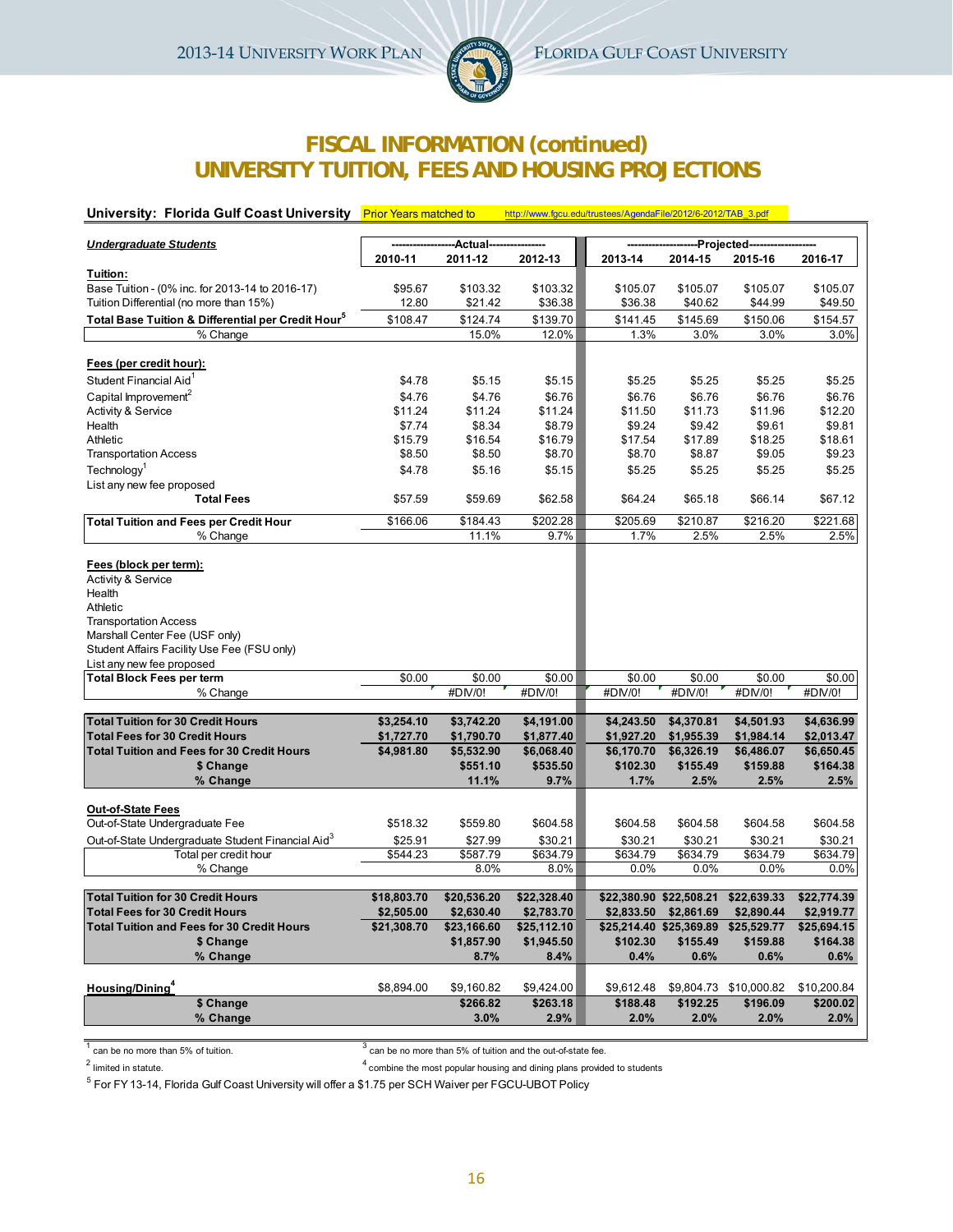

## **ENROLLMENT PLANNING**

#### **Planned Growth by Student Type** *(for all E&G students at all campuses)*

|                              | 5 YEAR<br><b>TREND</b><br>$(2006 - 07)$ to<br>$2011 - 12$ | 2011-12<br><b>ACTUAL</b><br><b>HEADCOUNT</b> |      | 2013-14<br><b>PLANNED</b><br><b>HEADCOUNT</b> |      | 2014-15<br><b>PLANNED</b><br><b>HEADCOUNT</b> |      | 2015-16<br><b>PLANNED</b><br><b>HEADCOUNT</b> |      |
|------------------------------|-----------------------------------------------------------|----------------------------------------------|------|-----------------------------------------------|------|-----------------------------------------------|------|-----------------------------------------------|------|
| <b>UNDERGRADUATE</b>         |                                                           |                                              |      |                                               |      |                                               |      |                                               |      |
| FTIC (Regular Admit)         | +92% $\Delta$                                             | 7153                                         | 64%  | 8615                                          | 67%  | 9476                                          | 68%  | 10423                                         | 69%  |
| FTIC (Profile Admit)         | -20% $\Delta$                                             | 347                                          | 3%   | 310                                           | 2%   | 295                                           | 2%   | 280                                           | 2%   |
| AA Transfers*                | +38% $\Delta$                                             | 2138                                         | 19%  | 2500                                          | 19%  | 2770                                          | 20%  | 3069                                          | 20%  |
| <b>Other Transfers</b>       | +18% $\Delta$                                             | 1496                                         | 13%  | 1400                                          | 11%  | 1373                                          | 10%  | 1346                                          | 9%   |
| Subtotal                     | +60% $\Delta$                                             | 11134                                        | 100% | 12825                                         | 100% | 13914                                         | 100% | 15119                                         | 100% |
| <b>GRADUATE STUDENTS</b>     |                                                           |                                              |      |                                               |      |                                               |      |                                               |      |
| Master's                     | +23% $\Delta$                                             | 981                                          | 90%  | 928                                           | 88%  | 945                                           | 88%  | 957                                           | 88%  |
| <b>Research Doctoral</b>     | $n/a\%$ $\Delta$                                          | 34                                           | 3%   | 36                                            | 4%   | 38                                            | 4%   | 38                                            | 3%   |
| <b>Professional Doctoral</b> | $n/a\%$ $\Delta$                                          | 74                                           | 7%   | 86                                            | 8%   | 88                                            | 8%   | 98                                            | 9%   |
| Subtotal                     | +23% $\Delta$                                             | 1089                                         | 100% | 1050                                          | 100% | 1071                                          | 100% | 1093                                          | 100% |
| NOT-DEGREE SEEKING           | -23% $\Delta$                                             | 432                                          |      | 300                                           |      | 300                                           |      | 300                                           |      |
| <b>MEDICAL</b>               | n/a                                                       |                                              | n/a  |                                               | n/a  |                                               | n/a  |                                               | n/a  |
| <b>TOTAL</b>                 | +52% $\Delta$                                             | 12655                                        |      | 14175                                         |      | 15285                                         |      | 16512                                         |      |

Note\*: AA transfers refer only to transfers from the Florida College System.

## **Planned Growth by Method of Instruction** *(for all E&G students at all campuses)*

|                      | 5 YEAR<br><b>TREND</b>     | 2011-12                     |                      | 2013-14                      |                        | 2014-15               |                      | 2015-16                      |                        |
|----------------------|----------------------------|-----------------------------|----------------------|------------------------------|------------------------|-----------------------|----------------------|------------------------------|------------------------|
|                      | (2006-07 to<br>$2011 - 12$ | <b>ACTUAL</b><br><b>FTE</b> | % of<br><b>TOTAL</b> | <b>PLANNED</b><br><b>FTE</b> | $%$ of<br><b>TOTAL</b> | PLANNED<br><b>FTE</b> | % of<br><b>TOTAL</b> | <b>PLANNED</b><br><b>FTE</b> | $%$ of<br><b>TOTAL</b> |
| <b>UNDERGRADUATE</b> |                            |                             |                      |                              |                        |                       |                      |                              |                        |
| DISTANCE (>80%)      | 58%                        | 1130                        | 15%                  | 1252                         | 15%                    | 1321                  | 15%                  | 1394                         | 15%                    |
| HYBRID (50%-79%)     | 93%                        | 164                         | 2%                   | 190                          | 2%                     | 200                   | 2%                   | 211                          | 2%                     |
| TRADITIONAL (<50%)   | 59%                        | 6040                        | 82%                  | 6700                         | 82%                    | 7068                  | 82%                  | 7457                         | 82%                    |
| <b>TOTAL</b>         | 59%                        | 7334                        | 100%                 | 8142                         | 100%                   | 8590                  | 100%                 | 9062                         | 100%                   |
| <b>GRADUATE</b>      |                            |                             |                      |                              |                        |                       |                      |                              |                        |
| DISTANCE (80%)       | 32%                        | 224                         | 32%                  | 210                          | 32%                    | 214                   | 32%                  | 218                          | 32%                    |
| HYBRID (50%-79%)     | 64%                        | 54                          | 8%                   | 50                           | 8%                     | 51                    | 8%                   | 52                           | 8%                     |
| TRADITIONAL (<50%)   | 34%                        | 432                         | 61%                  | 403                          | 61%                    | 411                   | 61%                  | 419                          | 61%                    |
| <b>TOTAL</b>         | 35%                        | 710                         | 100%                 | 663                          | 100%                   | 676                   | 100%                 | 690                          | 100%                   |

Note: Full-time Equivalent (FTE) student is a measure of instructional effort (and student activity) that is based on the number of credit hours that students enroll. FTE is based on the Florida definition, which divides undergraduate credit hours by 40 and graduate credit hours by 32. **Distance Learning** is a course in which at least 80 percent of the direct instruction of the course is delivered using some form of technology when the student and instructor are separated by time or space, or both (per 1009.24(17), *F.S.*). **Hybrid** is a course where 50% to 79% of the instruction is delivered using some form of technology, when the student and instructor are separated by time or space, or both (per SUDS data element 2052). **Traditional (and Technology**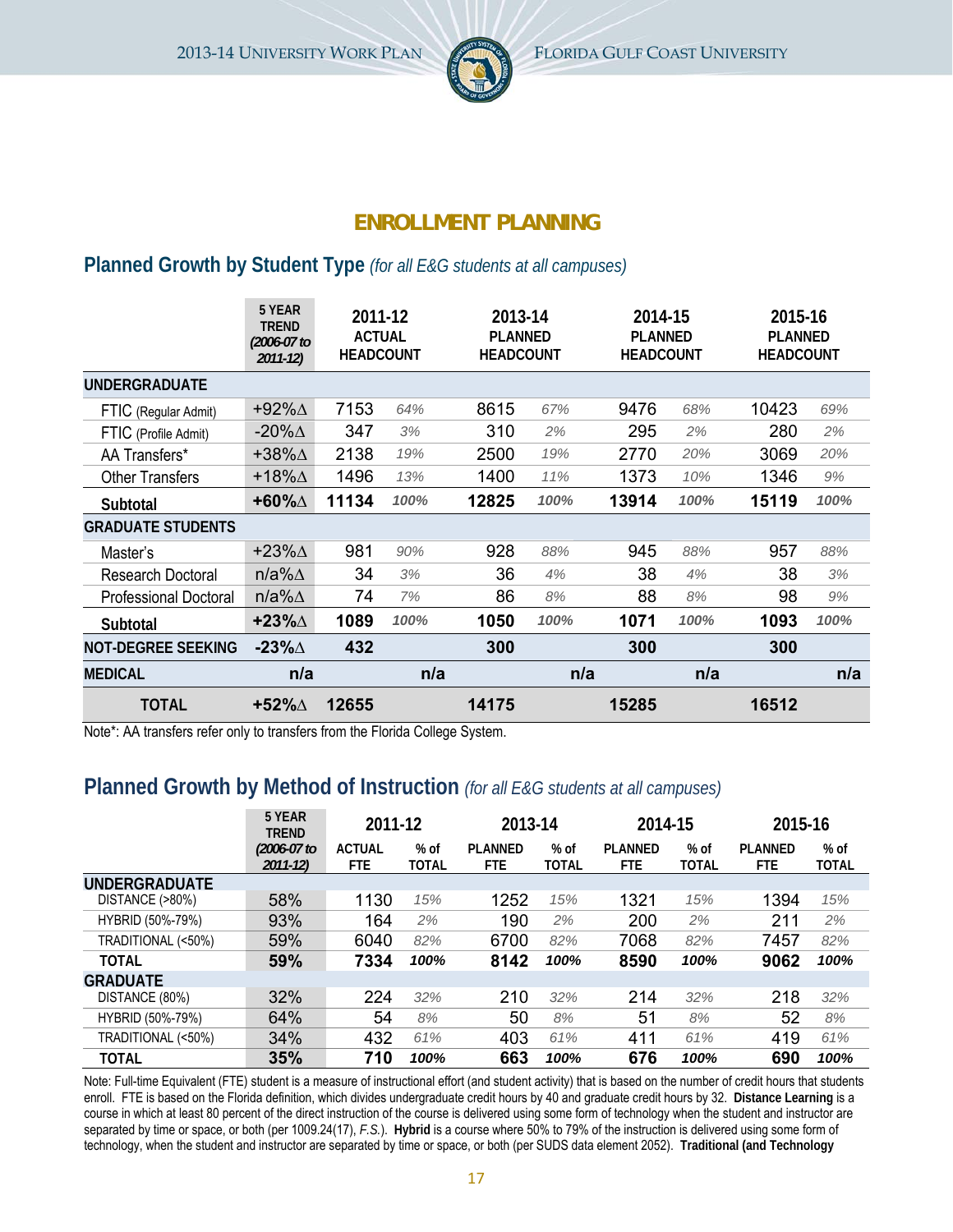

**Enhanced)** refers to primarily face to face instruction utilizing some form of technology for delivery of supplemental course materials for *no more* than 49% of instruction (per SUDS data element 2052).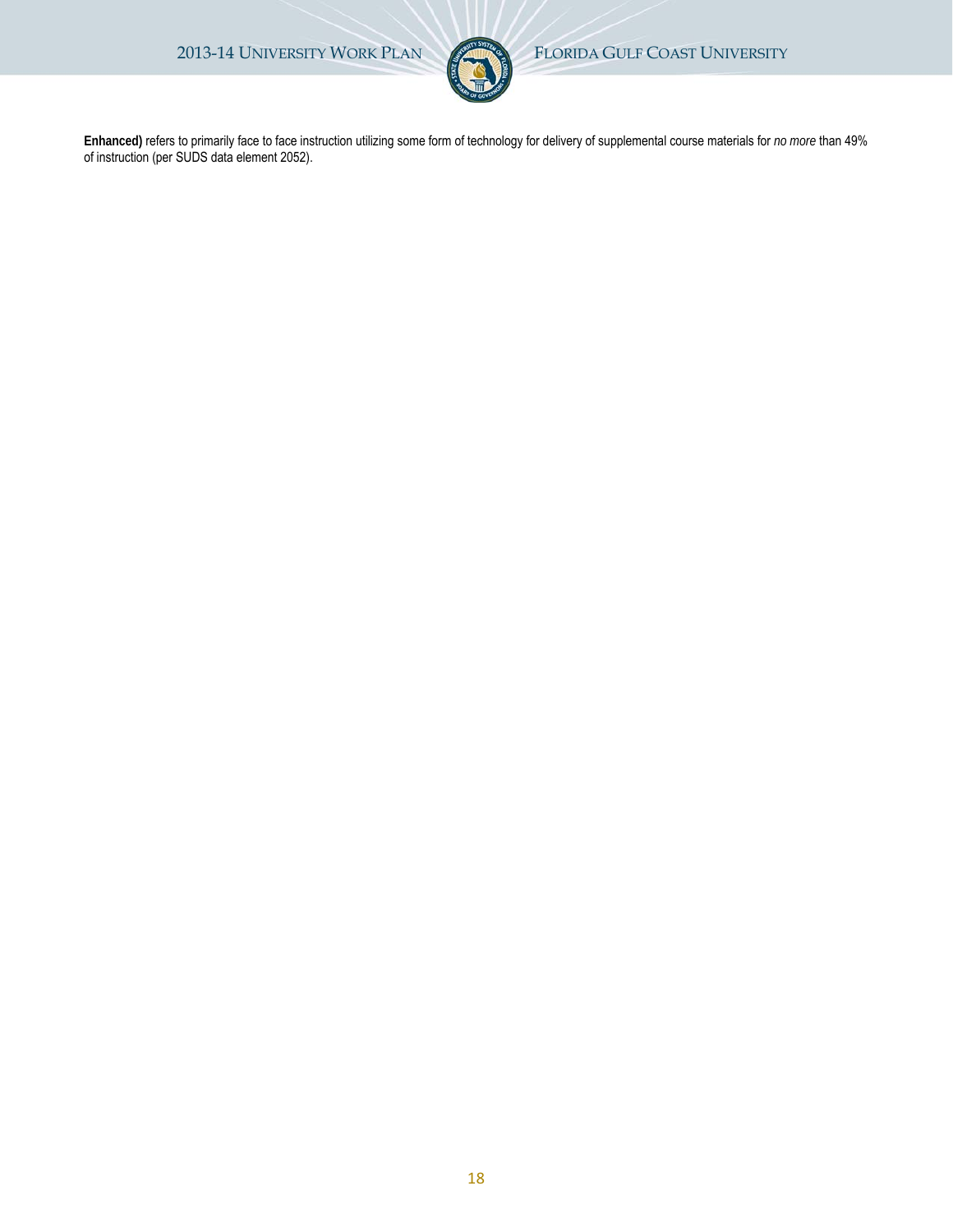

## **ENROLLMENT PLANNING (continued)**

**Statutorily Required Enrollment Plan** *(Based on State-Fundable Florida FTE)* 

|                         | Funded      | Estimated | Funded      | 1st Year  | 2 <sup>nd</sup> Year | 3rd Year    | 4 <sup>th</sup> Year | 5 <sup>th</sup> Year | 5-Year<br>Projected         |
|-------------------------|-------------|-----------|-------------|-----------|----------------------|-------------|----------------------|----------------------|-----------------------------|
|                         |             | Actual    |             | Estimated | Planned              | Planned     | Planned              | Planned              | Average<br>Annual<br>Growth |
|                         | 2012-<br>13 | 2012-13   | 2013-<br>14 | 2013-14   | 2014-<br>15          | 2015-<br>16 | $2016 -$<br>17       | $2017 -$<br>18       | Rate                        |
| <b>Florida Resident</b> |             |           |             |           |                      |             |                      |                      |                             |
| <b>LOWER</b>            | 2224        | 4029      | 2224        | 4283      | 4528                 | 4787        | 5060                 | 5349                 | 5.7%                        |
| <b>UPPER</b>            | 2319        | 3319      | 2319        | 3521      | 3717                 | 3922        | 4140                 | 4368                 | 5.5%                        |
| <b>GRAD I</b>           | 510         | 517       | 510         | 516       | 526                  | 536         | 546                  | 556                  | 1.9%                        |
| <b>GRAD II</b>          | 10          | 122       | 10          | 122       | 124                  | 126         | 128                  | 130                  | 1.7%                        |
| <b>TOTAL</b>            | 5063        | 7987      | 5063        | 8442      | 8894                 | 9371        | 9874                 | 10403                | 5.4%                        |
| Non-Resident            |             |           |             |           |                      |             |                      |                      |                             |
| <b>LOWER</b>            | n/a         | 211       | n/a         | 212       | 214                  | 216         | 218                  | 220                  | 0.9%                        |
| <b>UPPER</b>            | n/a         | 119       | n/a         | 126       | 131                  | 137         | 142                  | 150                  | 4.5%                        |
| <b>GRAD I</b>           | n/a         | 19        | n/a         | 20        | 21                   | 22          | 23                   | 24                   | 4.7%                        |
| <b>GRAD II</b>          | n/a         | 5         | n/a         | 5         | 6                    | 6           | $\overline{7}$       | $\overline{7}$       | 9.2%                        |
| <b>TOTAL</b>            | 310         | 354       | 310         | 363       | 372                  | 381         | 390                  | 401                  | 2.5%                        |
| <b>TOTAL</b>            |             |           |             |           |                      |             |                      |                      |                             |
| <b>LOWER</b>            | n/a         | 4240      | n/a         | 4495      | 4742                 | 5003        | 5278                 | 5569                 | 5.5%                        |
| <b>UPPER</b>            | n/a         | 3438      | n/a         | 3647      | 3848                 | 4059        | 4282                 | 4518                 | 5.5%                        |
| <b>GRAD I</b>           | n/a         | 536       | n/a         | 536       | 547                  | 558         | 569                  | 580                  | 2.0%                        |
| <b>GRAD II</b>          | n/a         | 127       | n/a         | 127       | 130                  | 132         | 135                  | 137                  | 2.0%                        |
| <b>TOTAL</b>            | 5373        | 8341      | 5373        | 8805      | 9266                 | 9752        | 10264                | 10804                | 5.2%                        |
| <b>TOTAL</b>            |             |           |             |           |                      |             |                      |                      |                             |
| (US FTE)                | 7164        | 11121     | 7164        | 11740     | 12355                | 13003       | 13686                | 14406                | 5.2%                        |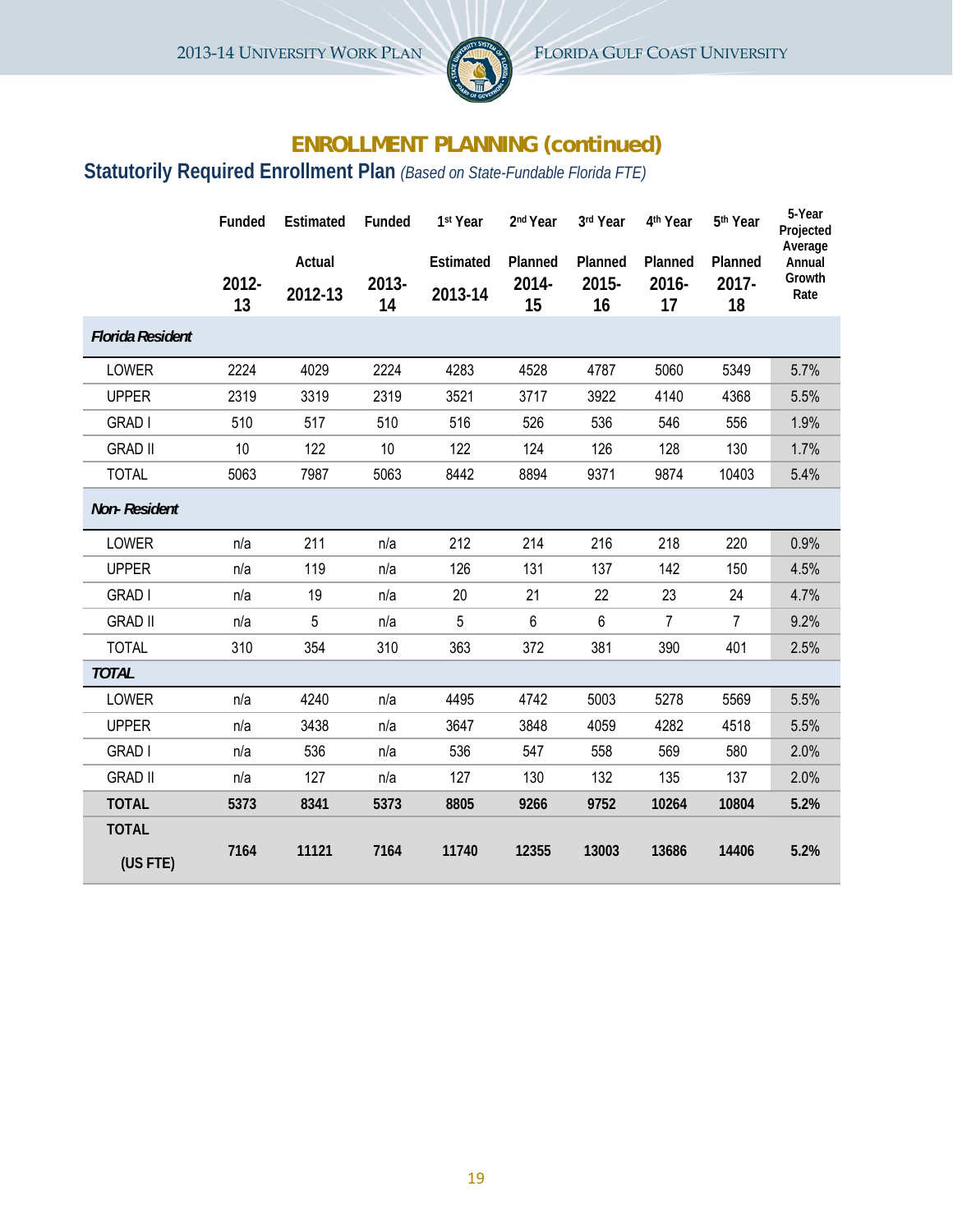

## **ACADEMIC PROGRAM COORDINATION**

## **New Programs To Be Considered by University in 2013-14 for Implementation**

| <b>PROGRAM TITLES</b>                                     | <b>CIP</b><br><b>CODE</b><br>6-digit | AREA OF<br><b>STRATEGIC</b><br><b>EMPHASIS</b> | <b>OTHER</b><br>UNIVERSITIES<br><b>WITH SAME</b><br><b>PROGRAM</b> | <b>OFFERED VIA</b><br><b>DISTANCE</b><br><b>LEARNING</b><br><b>IN SYSTEM</b> | <b>PROJECTED</b><br><b>ENROLLMENT</b><br>in 5th year | <b>PROPOSED</b><br>DATE OF<br><b>SUBMISSION</b><br>TO UBOT |
|-----------------------------------------------------------|--------------------------------------|------------------------------------------------|--------------------------------------------------------------------|------------------------------------------------------------------------------|------------------------------------------------------|------------------------------------------------------------|
| <b>BACHELOR'S PROGRAMS</b>                                |                                      |                                                |                                                                    |                                                                              |                                                      |                                                            |
| Biochemistry                                              | 26.0202                              | <b>STEM</b>                                    | <b>FSU</b>                                                         | No                                                                           | 65                                                   | 4/2014                                                     |
|                                                           |                                      |                                                |                                                                    |                                                                              |                                                      |                                                            |
| MASTER'S, SPECIALIST AND OTHER ADVANCED MASTER'S PROGRAMS |                                      |                                                |                                                                    |                                                                              |                                                      |                                                            |
| Ed Media/Instructional Tech                               | 13.0501                              | <b>STEM</b>                                    | FSU, UCF,<br><b>UWF</b>                                            | Yes                                                                          | 30                                                   | 4/2014                                                     |
|                                                           |                                      |                                                |                                                                    |                                                                              |                                                      |                                                            |
| <b>DOCTORAL PROGRAMS</b>                                  |                                      |                                                |                                                                    |                                                                              |                                                      |                                                            |
| <b>Nursing Practice</b>                                   | 51.3818                              | <b>HLTH</b>                                    | FAU, FSU, UCF,<br>UF, UNF, USF                                     | No                                                                           | 48                                                   | 4/2014                                                     |

## **New Programs To Be Considered by University in 2014-16 for Implementation**

|                                                           |            |                  | <b>OTHER</b>                                  | OFFERED VIA      |                   | <b>PROPOSED</b>   |
|-----------------------------------------------------------|------------|------------------|-----------------------------------------------|------------------|-------------------|-------------------|
|                                                           | <b>CIP</b> | <b>AREA OF</b>   | UNIVERSITIES                                  | <b>DISTANCE</b>  | <b>PROJECTED</b>  | DATE OF           |
|                                                           | CODE       | <b>STRATEGIC</b> | <b>WITH SAME</b>                              | LEARNING         | <b>ENROLLMENT</b> | <b>SUBMISSION</b> |
| <b>PROGRAM TITLES</b>                                     | 6-digit    | <b>EMPHASIS</b>  | <b>PROGRAM</b>                                | <b>IN SYSTEM</b> | in 5th year       | TO UBOT           |
| <b>BACHELOR'S PROGRAMS</b>                                |            |                  |                                               |                  |                   |                   |
| Renewable Energy                                          | 14.9999    | <b>STEM</b>      | None                                          | No               | 60                | 4/2015            |
| Earth and Space Science                                   | 40.0203    | <b>STEM</b>      | None                                          | No               | 50                | 4/2015            |
| Music Therapy                                             | 51.2305    |                  | <b>FSU</b>                                    | No               | 30                | 4/2015            |
| <b>Real Estate</b>                                        | 52.1501    |                  | FAU, FIU,<br>FSU, UCF                         | No               | 45                | 4/2015            |
| MASTER'S, SPECIALIST AND OTHER ADVANCED MASTER'S PROGRAMS |            |                  |                                               |                  |                   |                   |
| Engineering                                               | 14.0101    | <b>STEM</b>      | <b>USF</b>                                    | No               | 30                | 4/2015            |
| Biology                                                   | 26.0101    | <b>STEM</b>      | FAMU, FAU,<br>FIU, FSU, UCF,<br>UNF, USF, UWF | No               | 20                | 4/2015            |
| <b>Physician Assistant Studies</b>                        | 51.0912    | <b>HLTH</b>      | UF                                            | No               | 60                | 4/2016            |
|                                                           |            |                  |                                               |                  |                   |                   |

## **DOCTORAL PROGRAMS**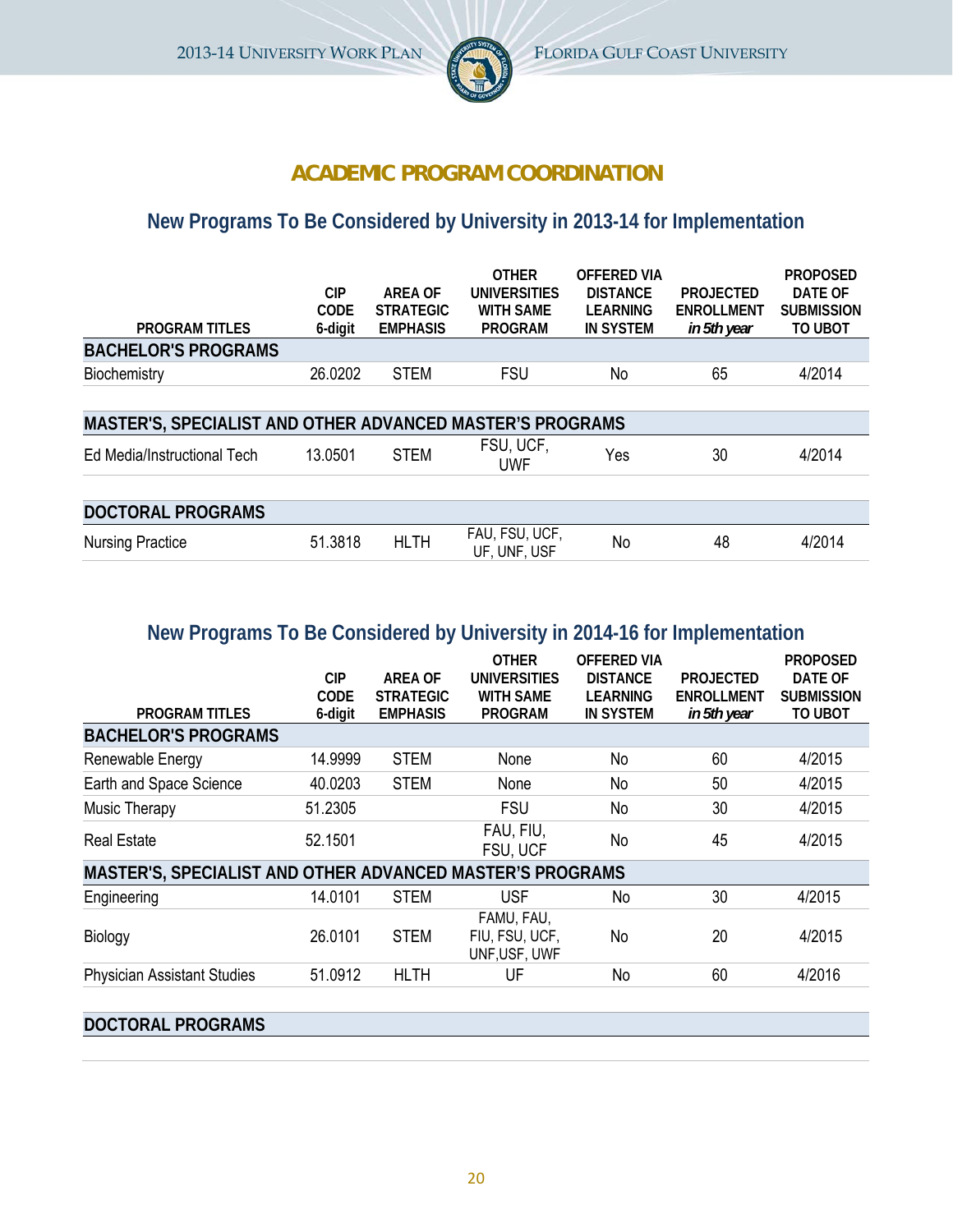

## **KEY PERFORMANCE INDICATOR DEFINITIONS**

| <b>Goals Common to All Universities</b>                                                                                                     |                                                                                                                                                                                                                                                                                                                                                                                                                                                                                                                                                                                                                                              |
|---------------------------------------------------------------------------------------------------------------------------------------------|----------------------------------------------------------------------------------------------------------------------------------------------------------------------------------------------------------------------------------------------------------------------------------------------------------------------------------------------------------------------------------------------------------------------------------------------------------------------------------------------------------------------------------------------------------------------------------------------------------------------------------------------|
| <b>Academic Quality</b>                                                                                                                     |                                                                                                                                                                                                                                                                                                                                                                                                                                                                                                                                                                                                                                              |
| <b>National Ranking for University</b><br>and Program(s)                                                                                    | Describe plans for increasing national preeminence of University and<br>select programs.                                                                                                                                                                                                                                                                                                                                                                                                                                                                                                                                                     |
| Avg. SAT Score (for 3 subtests)                                                                                                             | The average SAT score for all three subtests (reading, mathematics<br>and writing) for Admitted & Registered FTIC (B,E) students (Fall only).                                                                                                                                                                                                                                                                                                                                                                                                                                                                                                |
| Avg. HS GPA                                                                                                                                 | The average HS GPA for Admitted & Registered FTIC and early admit<br>(B,E) students. Max score is 5.0.                                                                                                                                                                                                                                                                                                                                                                                                                                                                                                                                       |
| Professional/Licensure Exam<br><b>First-time Pass Rates</b><br>Exams Above National/State Benchmark<br>Exams Below National/State Benchmark | The number of exams with first-time pass rates above and below the<br>national or state average, as reported in the 2011-12 Accountability<br>report, including: Nursing, Law, Medicine (3 subtests), Veterinary,<br>Pharmacy, Dental (2 subtests), Physical Therapy, and Occupational<br>Therapy.                                                                                                                                                                                                                                                                                                                                           |
| <b>Percent of Undergraduate Seniors</b><br>Participating in a Research Course                                                               | This metric represents the percentage of seniors who enrolled in a<br>Research course during their last year. Board staff will work with<br>University officials during the summer of 2013 to determine a system-<br>wide definition of 'a research course'.                                                                                                                                                                                                                                                                                                                                                                                 |
| <b>Operational Efficiency</b>                                                                                                               |                                                                                                                                                                                                                                                                                                                                                                                                                                                                                                                                                                                                                                              |
| <b>Freshman Retention Rate</b>                                                                                                              | The percentage of a full-time, first-time-in-college (FTIC)<br>undergraduate cohort (entering in fall term or summer continuing to<br>fall) that is still enrolled or has graduated from the same institution in<br>the following fall term as reported in the 2011-12 Accountability<br>report (table 4B) - see link.                                                                                                                                                                                                                                                                                                                       |
| <b>FTIC Graduation Rates</b><br>In 4 years (or less)<br>In 6 years (or less)                                                                | As reported in the 2011-12 Accountability report (table 4D), First-<br>time-in-college (FTIC) cohort is defined as undergraduates entering<br>in fall term (or summer continuing to fall) with fewer than 12 hours<br>earned since high school graduation. The rate is the percentage of<br>the initial cohort that has either graduated from or is still enrolled in<br>the same institution by the fourth or sixth academic year. Both full-<br>time and part-time students are used in the calculation. The initial<br>cohort is revised to remove students, who have allowable exclusions<br>as defined by IPEDS, from the cohort.       |
| <b>AA Transfer Graduation Rates</b><br>In 2 years (or less)<br>In 4 years (or less)                                                         | As reported in the 2011-12 Accountability report (table 4E), AA<br>Transfer cohort is defined as undergraduates entering in the fall term<br>(or summer continuing to fall) and having earned an AA degree from<br>an institution in the Florida College System. The rate is the<br>percentage of the initial cohort that has either graduated from or is<br>still enrolled in the same institution by the second or fourth academic<br>year. Both full-time and part-time students are used in the<br>calculation. The initial cohort is revised to remove students, who have<br>allowable exclusions as defined by IPEDS, from the cohort. |
| Percent of Bachelor's Degrees<br><b>Without Excess Hours</b>                                                                                | As reported in the 2011-12 Accountability report (table 4J), the<br>percentage of baccalaureate degrees awarded within 110% of the<br>hours required for a degree. This metric computes total academic<br>credit (minus exemptions per 1009.286, F.S.) as a percentage of<br>catalog hours required for the students major.                                                                                                                                                                                                                                                                                                                  |
| Average Time to Degree (for FTIC)                                                                                                           | This metric is the number of years between the start date (using date<br>of most recent admission) and the end date (using the last month in<br>the term degree was granted) for a graduating class of first-time,<br>single-major baccalaureates in 120 credit hour programs within a<br>(Summer, Fall, Spring) year.                                                                                                                                                                                                                                                                                                                       |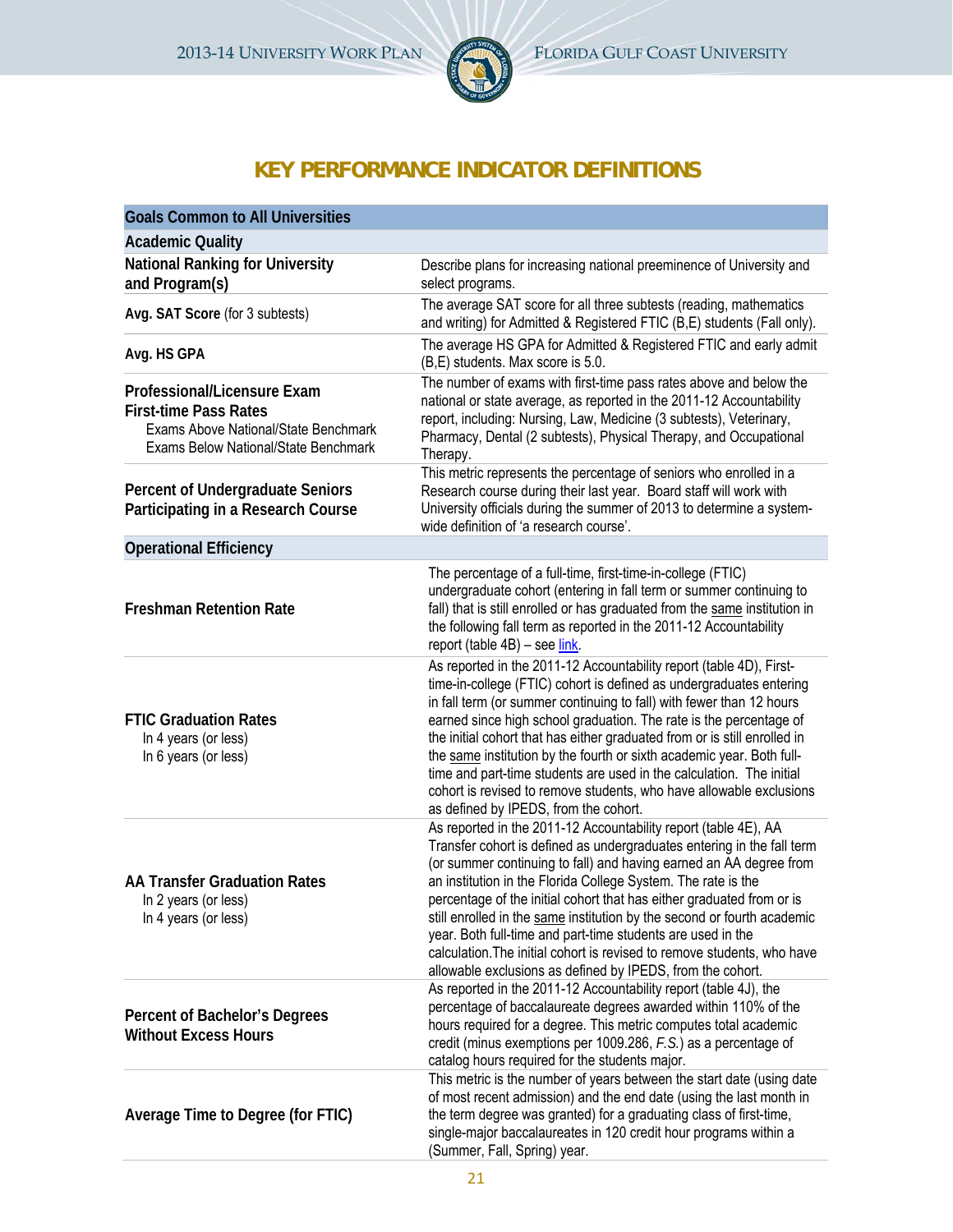

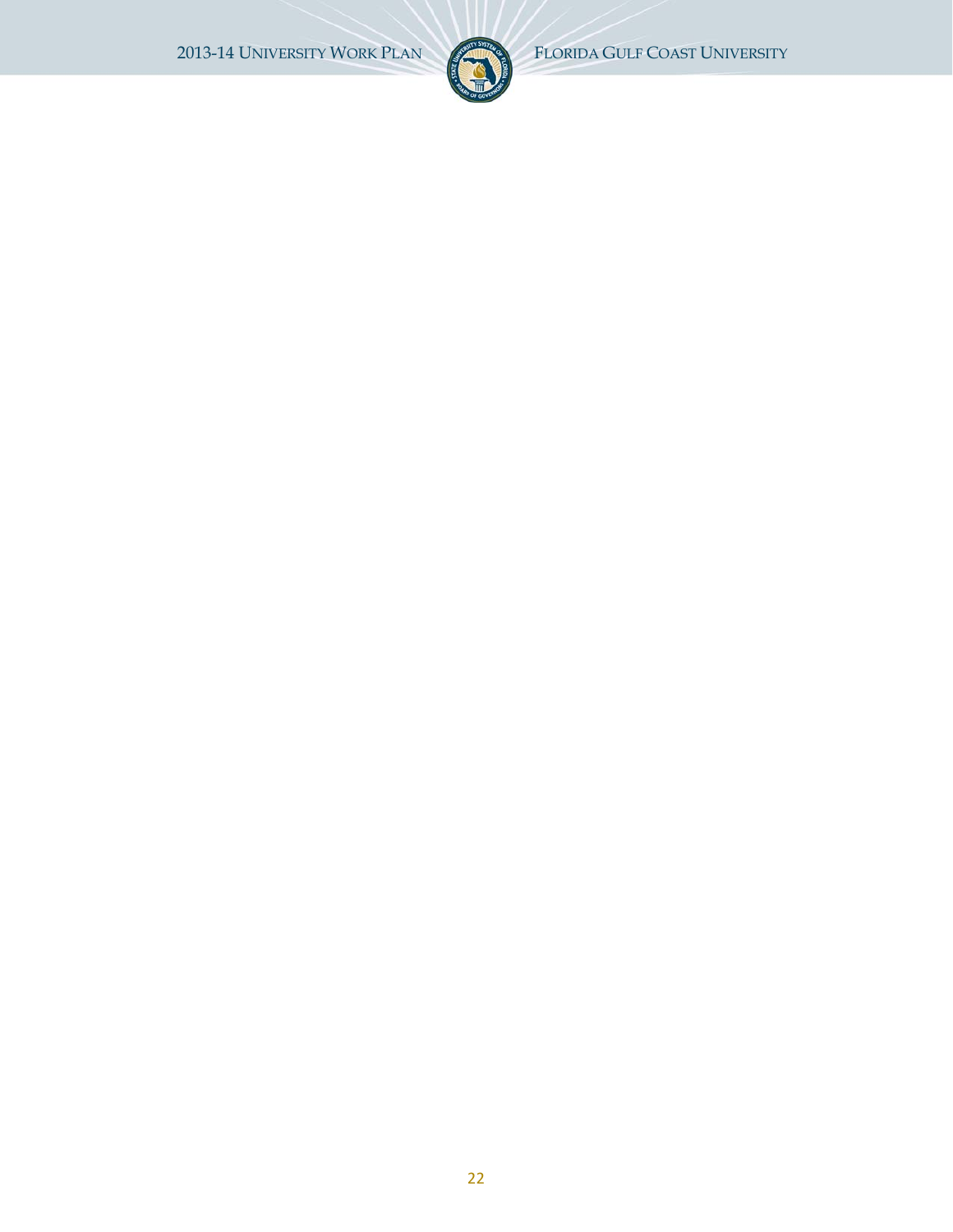

| <b>Return on Investment</b>                                                     |                                                                                                                                                                                                                                                                                                                                                                                                                                                                                                                                                                                                                                                                                                                                                                                                                                                                                                                                                                                                                                                     |
|---------------------------------------------------------------------------------|-----------------------------------------------------------------------------------------------------------------------------------------------------------------------------------------------------------------------------------------------------------------------------------------------------------------------------------------------------------------------------------------------------------------------------------------------------------------------------------------------------------------------------------------------------------------------------------------------------------------------------------------------------------------------------------------------------------------------------------------------------------------------------------------------------------------------------------------------------------------------------------------------------------------------------------------------------------------------------------------------------------------------------------------------------|
| <b>Bachelor's Degrees Awarded</b>                                               | This is a count of baccalaureate degrees awarded as reported in the<br>2011-12 Accountability Report (table 4G) - see link.                                                                                                                                                                                                                                                                                                                                                                                                                                                                                                                                                                                                                                                                                                                                                                                                                                                                                                                         |
| Percent of Bachelor's Degrees in STEM                                           | The percentage of baccalaureate degrees that are classified as<br>STEM by the Board of Governors in the SUS program inventory as<br>reported in the 2011-12 Accountability Report (table 4H) – see link.                                                                                                                                                                                                                                                                                                                                                                                                                                                                                                                                                                                                                                                                                                                                                                                                                                            |
| <b>Graduate Degrees Awarded</b>                                                 | This is a count of graduate degrees awarded as reported in the<br>2011-12 Accountability Report (table 5B) - see link.                                                                                                                                                                                                                                                                                                                                                                                                                                                                                                                                                                                                                                                                                                                                                                                                                                                                                                                              |
| Percent of Graduate Degrees in STEM                                             | The percentage of baccalaureate degrees that are classified as<br>STEM by the Board of Governors in the SUS program inventory as<br>reported in the 2011-12 Accountability Report (table 5C) – see link.                                                                                                                                                                                                                                                                                                                                                                                                                                                                                                                                                                                                                                                                                                                                                                                                                                            |
| <b>Percent of Baccalaureate Graduates</b><br><b>Employed in Florida</b>         | This is the percentage of baccalaureate graduates with valid social<br>security numbers that are employed in Florida during the Oct-Dec<br>fiscal quarter based on FETPIP data - see link.                                                                                                                                                                                                                                                                                                                                                                                                                                                                                                                                                                                                                                                                                                                                                                                                                                                          |
| <b>Percent of Baccalaureate Graduates</b><br>Continuing their Education (in FL) | This is the percentage of baccalaureate graduates with valid social<br>security numbers that are continuing their education in Florida during<br>the Oct-Dec fiscal quarter based on FETPIP data - see link.                                                                                                                                                                                                                                                                                                                                                                                                                                                                                                                                                                                                                                                                                                                                                                                                                                        |
| Annual Gifts Received (\$M)                                                     | As reported in the Council for Aid to Education's Voluntary Support of<br>Education (VSE) survey in the section entitled "Gift Income<br>Summary," this is the sum of the present value of all gifts (including<br>outright and deferred gifts) received for any purpose and from all<br>sources during the fiscal year, excluding pledges and bequests.<br>(There's a deferred gift calculator at www.cae.org/vse.) The present<br>value of non-cash gifts is defined as the tax deduction to the donor<br>as allowed by the IRS.                                                                                                                                                                                                                                                                                                                                                                                                                                                                                                                  |
| Endowment (\$M)                                                                 | Endowment value at the end of the fiscal year, as reported in the<br>annual NACUBO Endowment Study (changed to the NACUBO-<br>Common Fund Study of Endowments in 2009).                                                                                                                                                                                                                                                                                                                                                                                                                                                                                                                                                                                                                                                                                                                                                                                                                                                                             |
| <b>Goals Specific to Research Universities</b>                                  |                                                                                                                                                                                                                                                                                                                                                                                                                                                                                                                                                                                                                                                                                                                                                                                                                                                                                                                                                                                                                                                     |
| <b>Academic Quality</b>                                                         |                                                                                                                                                                                                                                                                                                                                                                                                                                                                                                                                                                                                                                                                                                                                                                                                                                                                                                                                                                                                                                                     |
| <b>Faculty Awards</b>                                                           | Awards include: American Council of Learned Societies (ACLS)<br>Fellows, Beckman Young Investigators, Burroughs Wellcome Fund<br>Career Awards, Cottrell Scholars, Fulbright American Scholars, Getty<br>Scholars in Residence, Guggenheim Fellows, Howard Hughes<br>Medical Institute Investigators, Lasker Medical Research Awards,<br>MacArthur Foundation Fellows, Andrew W. Mellon Foundation<br>Distinguished Achievement Awards, National Endowment for the<br>Humanities (NEH) Fellows, National Humanities Center Fellows,<br>National Institutes of Health (NIH) MERIT, National Medal of Science<br>and National Medal of Technology, NSF CAREER awards (excluding<br>those who are also PECASE winners), Newberry Library Long-term<br>Fellows, Pew Scholars in Biomedicine, Presidential Early Career<br>Awards for Scientists and Engineers (PECASE), Robert Wood<br>Johnson Policy Fellows, Searle Scholars, Sloan Research Fellows,<br>Woodrow Wilson Fellows. As reported by the Top American<br>Research Universities - see link. |
| <b>National Academy Members</b>                                                 | The number of National Academy members included in the National<br>Academy of Sciences, National Academy of Engineering, and the<br>Institute of Medicine. As reported by the Top American Research<br>Universities - see link.                                                                                                                                                                                                                                                                                                                                                                                                                                                                                                                                                                                                                                                                                                                                                                                                                     |
| Number of Post-Doctoral appointees                                              | As submitted to the National Science Foundation Survey of Graduate<br>Students and Postdoctorates in Science & Engineering (also known<br>as the GSS) - see link.                                                                                                                                                                                                                                                                                                                                                                                                                                                                                                                                                                                                                                                                                                                                                                                                                                                                                   |